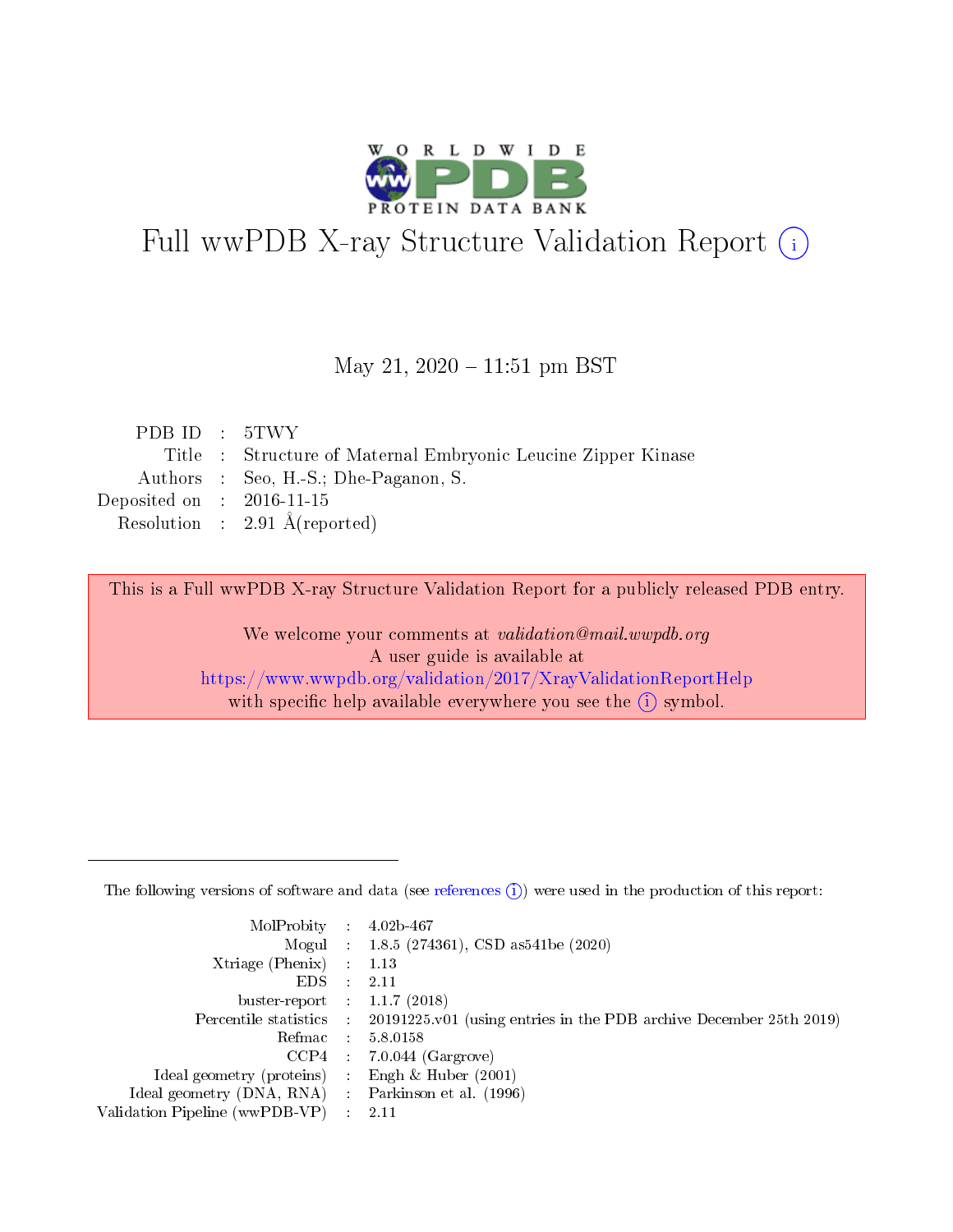# 1 [O](https://www.wwpdb.org/validation/2017/XrayValidationReportHelp#overall_quality)verall quality at a glance  $(i)$

The following experimental techniques were used to determine the structure: X-RAY DIFFRACTION

The reported resolution of this entry is 2.91 Å.

Percentile scores (ranging between 0-100) for global validation metrics of the entry are shown in the following graphic. The table shows the number of entries on which the scores are based.



| Metric                | Whole archive<br>$(\#\mathrm{Entries})$ | <b>Similar resolution</b><br>$(\#\text{Entries},\,\text{resolution}\,\,\text{range}(\textup{\AA}))$ |  |  |
|-----------------------|-----------------------------------------|-----------------------------------------------------------------------------------------------------|--|--|
| $R_{free}$            | 130704                                  | $2307(2.94-2.90)$                                                                                   |  |  |
| Clashscore            | 141614                                  | $2531(2.94-2.90)$                                                                                   |  |  |
| Ramachandran outliers | 138981                                  | $2462(2.94-2.90)$                                                                                   |  |  |
| Sidechain outliers    | 138945                                  | 2464 (2.94-2.90)                                                                                    |  |  |
| RSRZ outliers         | 127900                                  | $2248(2.94-2.90)$                                                                                   |  |  |

The table below summarises the geometric issues observed across the polymeric chains and their fit to the electron density. The red, orange, yellow and green segments on the lower bar indicate the fraction of residues that contain outliers for  $>=3, 2, 1$  and 0 types of geometric quality criteria respectively. A grey segment represents the fraction of residues that are not modelled. The numeric value for each fraction is indicated below the corresponding segment, with a dot representing fractions  $\epsilon=5\%$  The upper red bar (where present) indicates the fraction of residues that have poor fit to the electron density. The numeric value is given above the bar.

| Mol | Chain | $\vert$ Length | Quality of chain |     |                            |  |  |
|-----|-------|----------------|------------------|-----|----------------------------|--|--|
|     |       | 3/11           | 3%<br>52%        | 37% | 8%<br>$\ddot{\phantom{a}}$ |  |  |
|     |       | 2/1            | 4%<br>54%        | 34% | 10%                        |  |  |

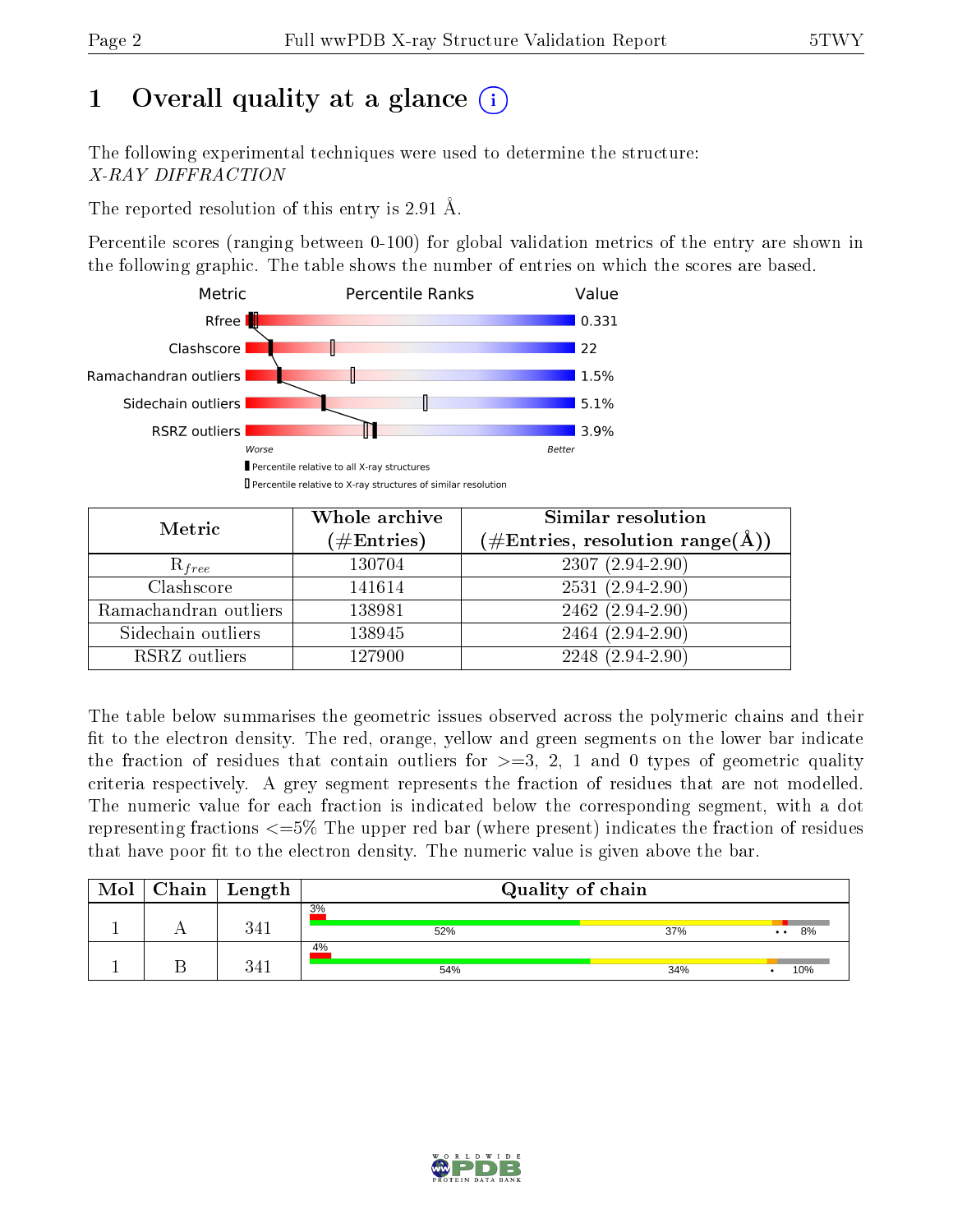# 2 Entry composition (i)

There are 2 unique types of molecules in this entry. The entry contains 4733 atoms, of which 0 are hydrogens and 0 are deuteriums.

In the tables below, the ZeroOcc column contains the number of atoms modelled with zero occupancy, the AltConf column contains the number of residues with at least one atom in alternate conformation and the Trace column contains the number of residues modelled with at most 2 atoms.

• Molecule 1 is a protein called Maternal embryonic leucine zipper kinase.

| Mol |  | Chain   Residues | Atoms |         |     |       | $\text{ZeroOcc}$   AltConf   Trace |  |  |
|-----|--|------------------|-------|---------|-----|-------|------------------------------------|--|--|
|     |  | 313              | Total |         | N.  |       |                                    |  |  |
|     |  |                  | 2408  | 1555    | 406 | - 431 | 16                                 |  |  |
|     |  | 306              |       | Total C | -N  |       |                                    |  |  |
|     |  | 2259             | 1439  | -394    | 412 | $-14$ |                                    |  |  |

There are 4 discrepancies between the modelled and reference sequences:

| Chain | Residue   Modelled | Actual | Comment                       | Reference |
|-------|--------------------|--------|-------------------------------|-----------|
|       | GLY                |        | expression tag   UNP $Q14680$ |           |
|       | SER.               |        | expression tag   UNP $Q14680$ |           |
|       | GLY                |        | expression tag   UNP Q14680   |           |
|       | SER                |        | expression tag   UNP $Q14680$ |           |

 Molecule 2 is 2-(benzyloxy)-4-(1H-pyrazol-4-yl)-N-(2,3,4,5-tetrahydro-1H-3-benzazepin-7-yl )benzamide (three-letter code: 7LY) (formula:  $C_{27}H_{26}N_4O_2$ ).



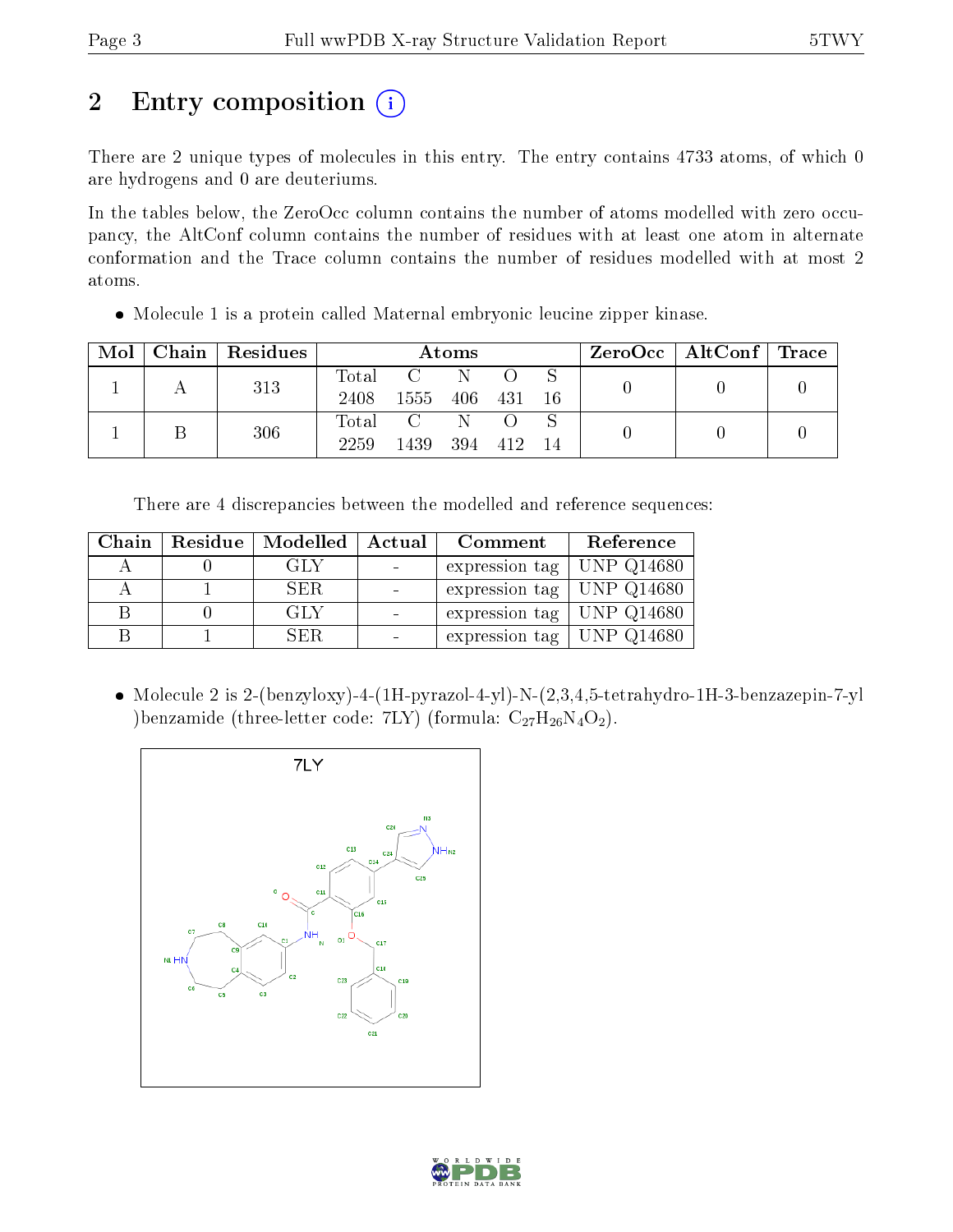|  |  | $Mol$   Chain   Residues | Atoms                | $ZeroOcc \   \$ AltConf |
|--|--|--------------------------|----------------------|-------------------------|
|  |  |                          | Total C N O          |                         |
|  |  |                          | $33 \t 27 \t 4 \t 2$ |                         |
|  |  |                          | Total C N O          |                         |
|  |  | $33 \t 27 \t 4 \t 2$     |                      |                         |

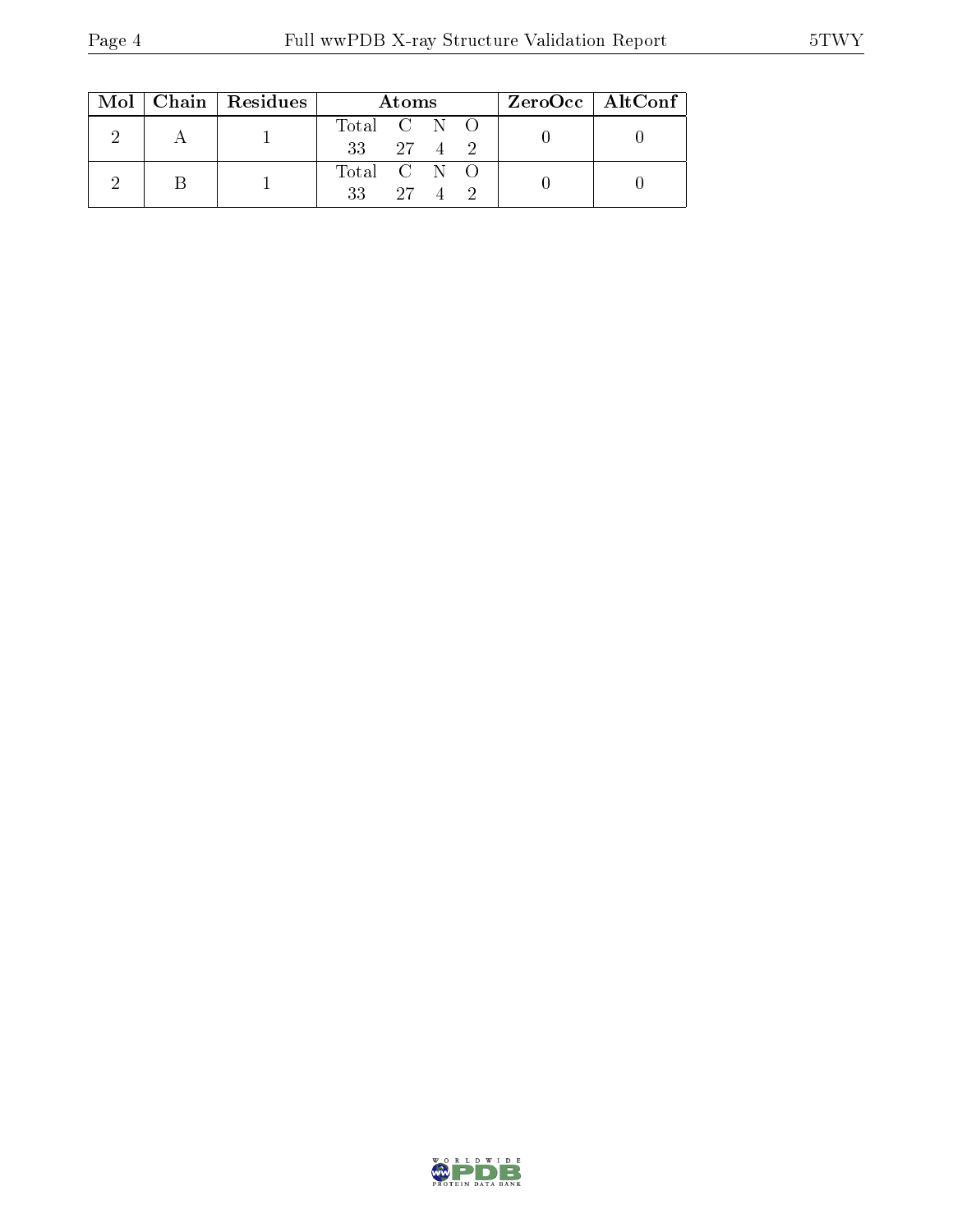## 3 Residue-property plots  $(i)$

These plots are drawn for all protein, RNA and DNA chains in the entry. The first graphic for a chain summarises the proportions of the various outlier classes displayed in the second graphic. The second graphic shows the sequence view annotated by issues in geometry and electron density. Residues are color-coded according to the number of geometric quality criteria for which they contain at least one outlier: green  $= 0$ , yellow  $= 1$ , orange  $= 2$  and red  $= 3$  or more. A red dot above a residue indicates a poor fit to the electron density (RSRZ  $> 2$ ). Stretches of 2 or more consecutive residues without any outlier are shown as a green connector. Residues present in the sample, but not in the model, are shown in grey.



• Molecule 1: Maternal embryonic leucine zipper kinase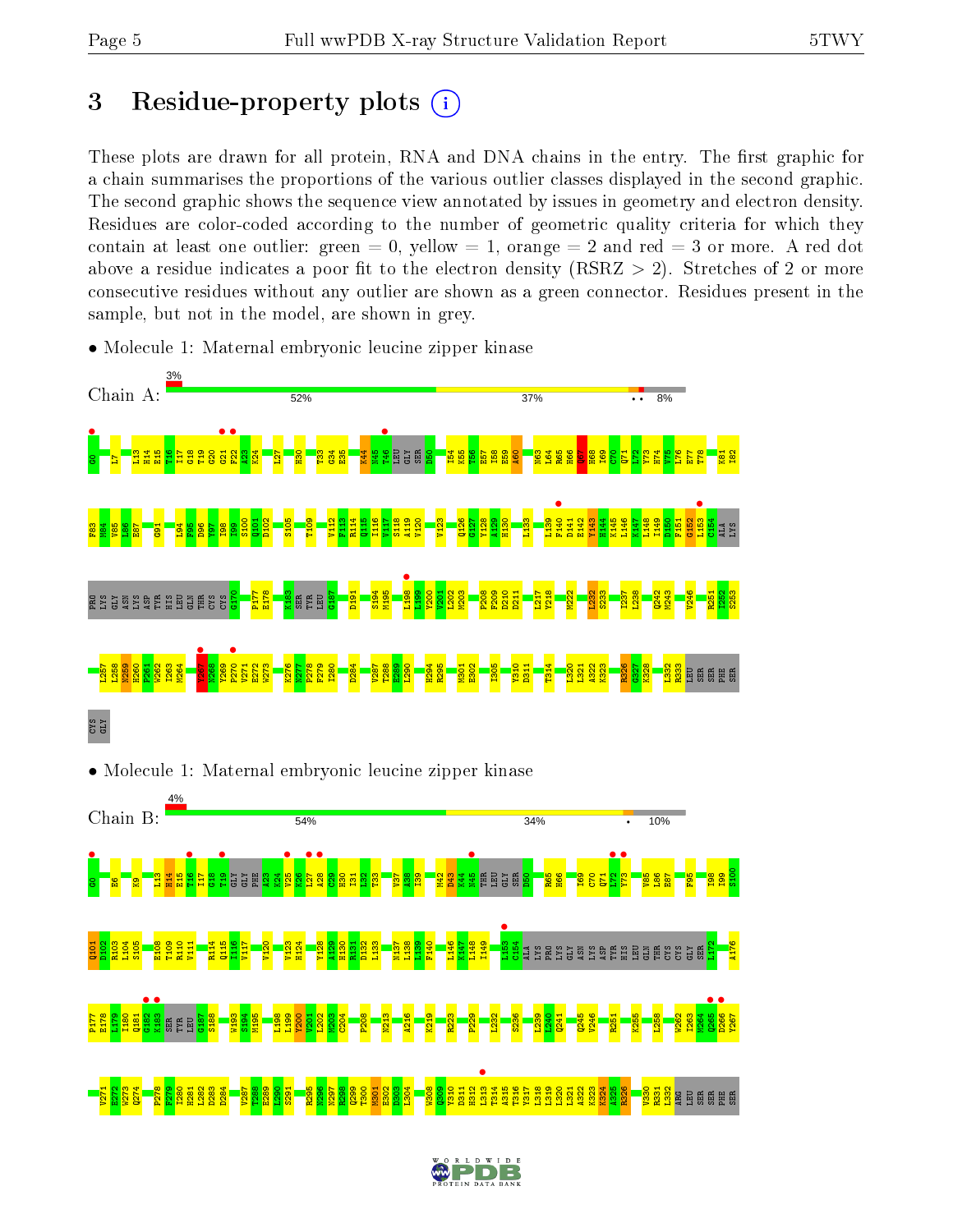CYS GLY

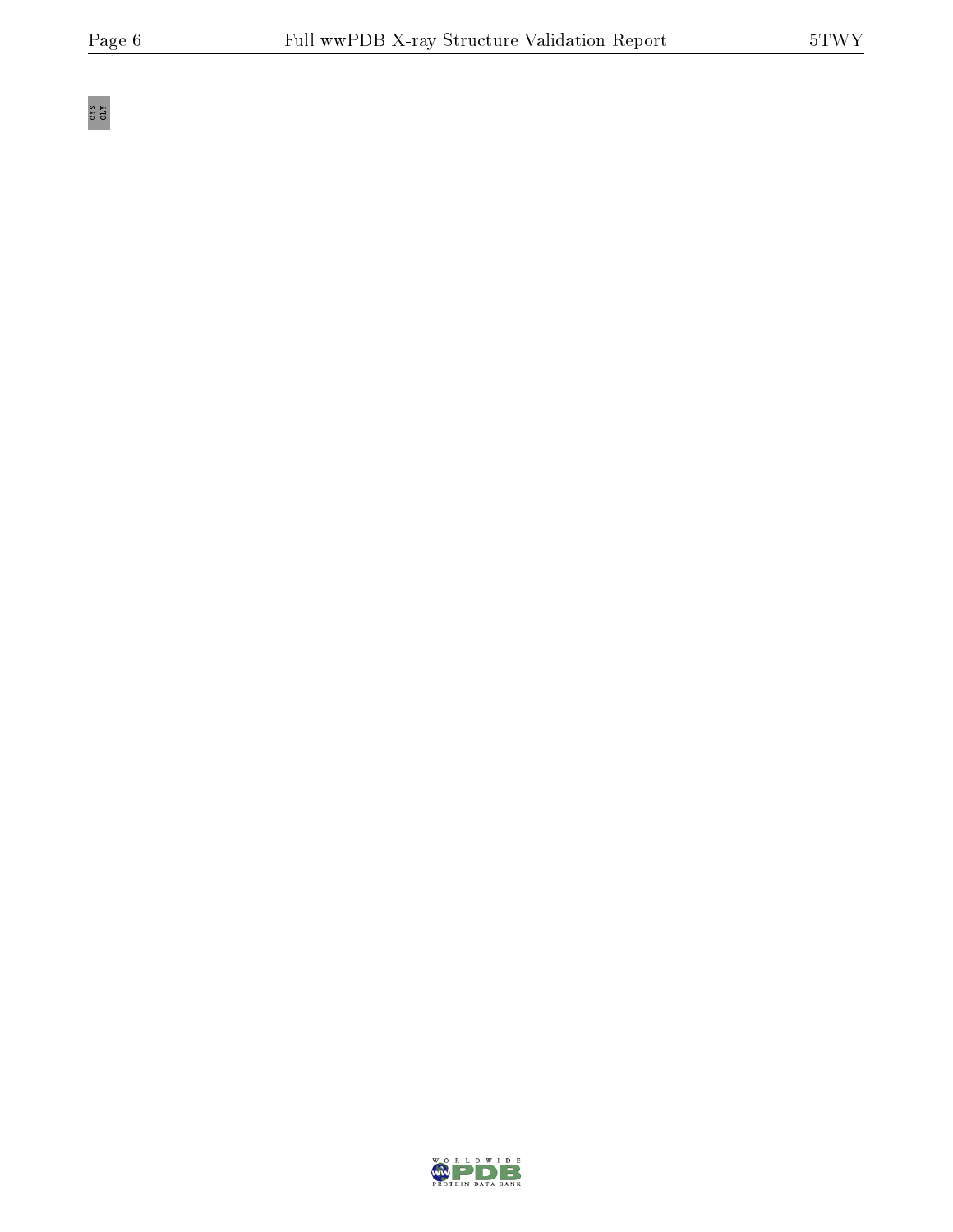# 4 Data and refinement statistics  $(i)$

| Property                                                             | Value                                            | Source     |
|----------------------------------------------------------------------|--------------------------------------------------|------------|
| Space group                                                          | P 1 21 1                                         | Depositor  |
| Cell constants                                                       | $61.86\text{\AA}$<br>$80.02\text{\AA}$<br>79.80Å |            |
| a, b, c, $\alpha,\,\beta,\,\gamma$                                   | $90.00^\circ$<br>$109.95^\circ$<br>$90.00^\circ$ | Depositor  |
| Resolution $(A)$                                                     | $58.15 - 2.91$                                   | Depositor  |
|                                                                      | $58.15 - 2.91$                                   | <b>EDS</b> |
| % Data completeness                                                  | $97.2(58.15-2.91)$                               | Depositor  |
| (in resolution range)                                                | $97.3(58.15-2.91)$                               | <b>EDS</b> |
| $R_{merge}$                                                          | 0.04                                             | Depositor  |
| $\mathrm{R}_{sym}$                                                   | (Not available)                                  | Depositor  |
| $\sqrt{I/\sigma}(I) > 1$                                             | 2.42 (at $2.91\text{\AA}$ )                      | Xtriage    |
| Refinement program                                                   | PHENIX 1.11.1 2575                               | Depositor  |
|                                                                      | $\overline{0.286}$ ,<br>0.330                    | Depositor  |
| $R, R_{free}$                                                        | 0.285<br>0.331                                   | DCC        |
| $R_{free}$ test set                                                  | 763 reflections $(4.84\%)$                       | wwPDB-VP   |
| Wilson B-factor $(A^2)$                                              | 86.4                                             | Xtriage    |
| Anisotropy                                                           | 0.331                                            | Xtriage    |
| Bulk solvent $k_{sol}(e/\mathring{A}^3)$ , $B_{sol}(\mathring{A}^2)$ | 0.31, 98.7                                       | <b>EDS</b> |
| L-test for twinning <sup>2</sup>                                     | $< L >$ = 0.51, $< L2 >$ = 0.34                  | Xtriage    |
| Estimated twinning fraction                                          | $\overline{0.000}$ for h,-k,-h-l                 | Xtriage    |
| $F_o, F_c$ correlation                                               | 0.92                                             | <b>EDS</b> |
| Total number of atoms                                                | 4733                                             | wwPDB-VP   |
| Average B, all atoms $(A^2)$                                         | 107.0                                            | wwPDB-VP   |

Xtriage's analysis on translational NCS is as follows: The analyses of the Patterson function reveals a significant off-origin peak that is  $38.28\%$  of the origin peak, indicating pseudo-translational symmetry. The chance of finding a peak of this or larger height randomly in a structure without pseudo-translational symmetry is equal to 3.7783e-04. The detected translational NCS is most likely also responsible for the elevated intensity ratio.

<sup>&</sup>lt;sup>2</sup>Theoretical values of  $\langle |L| \rangle$ ,  $\langle L^2 \rangle$  for acentric reflections are 0.5, 0.333 respectively for untwinned datasets, and 0.375, 0.2 for perfectly twinned datasets.



<span id="page-6-1"></span><span id="page-6-0"></span><sup>1</sup> Intensities estimated from amplitudes.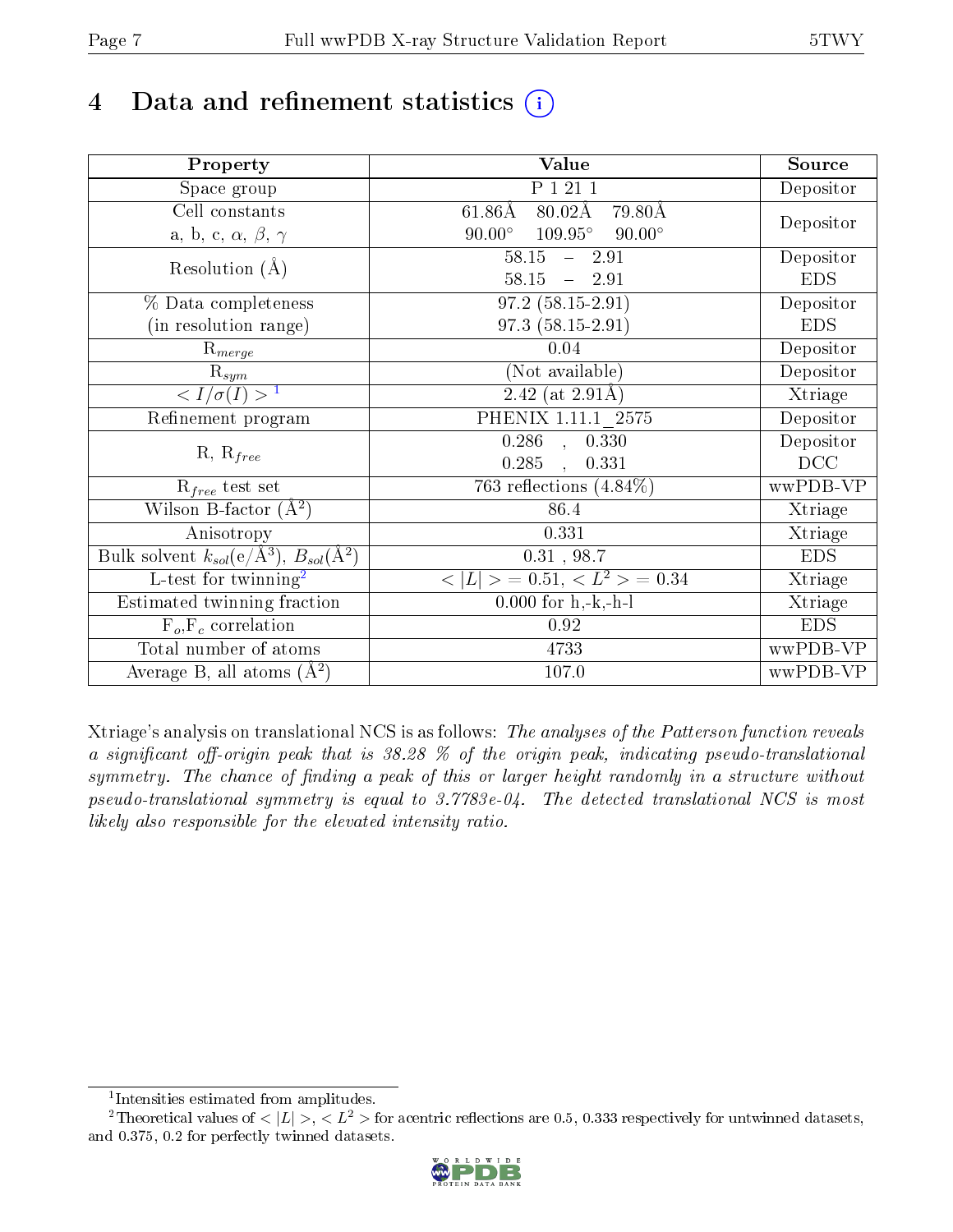# 5 Model quality  $(i)$

## 5.1 Standard geometry  $(i)$

Bond lengths and bond angles in the following residue types are not validated in this section: 7LY

The Z score for a bond length (or angle) is the number of standard deviations the observed value is removed from the expected value. A bond length (or angle) with  $|Z| > 5$  is considered an outlier worth inspection. RMSZ is the root-mean-square of all Z scores of the bond lengths (or angles).

| Mol | Chain |             | Bond lengths | Bond angles |                     |  |
|-----|-------|-------------|--------------|-------------|---------------------|--|
|     |       | <b>RMSZ</b> | $\ Z\  > 5$  | RMSZ        | # $ Z  > 5$         |  |
|     |       | 0.30        | 0/2463       | 0.54        | $2/3348$ $(0.1\%)$  |  |
|     | R     | 0.27        | 0/2305       | 0.53        | 0/3141              |  |
| ΑH  | ΑH    | 0.29        | 0/4768       | 0.54        | $(0.0\%)$<br>2/6489 |  |

There are no bond length outliers.

All (2) bond angle outliers are listed below:

| Mol | $\mid$ Chain $\mid$ Res |     | $\vert$ Type | Atoms                             | Observed( $^{\circ}$ )   Ideal( $^{\circ}$ ) |        |
|-----|-------------------------|-----|--------------|-----------------------------------|----------------------------------------------|--------|
|     |                         | 332 |              | LEU $\vert$ CA-CB-CG $\vert$ 5.53 | 128.02                                       | 115.30 |
|     |                         | 267 | TYR .        | $\vert$ CA-CB-CG $\vert$ 5.01     | 122.9.                                       | 113.40 |

There are no chirality outliers.

There are no planarity outliers.

### 5.2 Too-close contacts  $\overline{a}$

In the following table, the Non-H and H(model) columns list the number of non-hydrogen atoms and hydrogen atoms in the chain respectively. The H(added) column lists the number of hydrogen atoms added and optimized by MolProbity. The Clashes column lists the number of clashes within the asymmetric unit, whereas Symm-Clashes lists symmetry related clashes.

| Mol |      | $\mid$ Chain $\mid$ Non-H $\mid$ H(model) $\mid$ H(added) $\mid$ |      |         | $\vert$ Clashes $\vert$ Symm-Clashes |
|-----|------|------------------------------------------------------------------|------|---------|--------------------------------------|
|     | 2408 |                                                                  | 2296 |         |                                      |
|     | 2259 |                                                                  | 2052 | $107\,$ |                                      |
|     | 33   |                                                                  |      |         |                                      |
|     | 33   |                                                                  |      |         |                                      |
|     | 4733 |                                                                  | 4348 | 200     |                                      |

The all-atom clashscore is defined as the number of clashes found per 1000 atoms (including

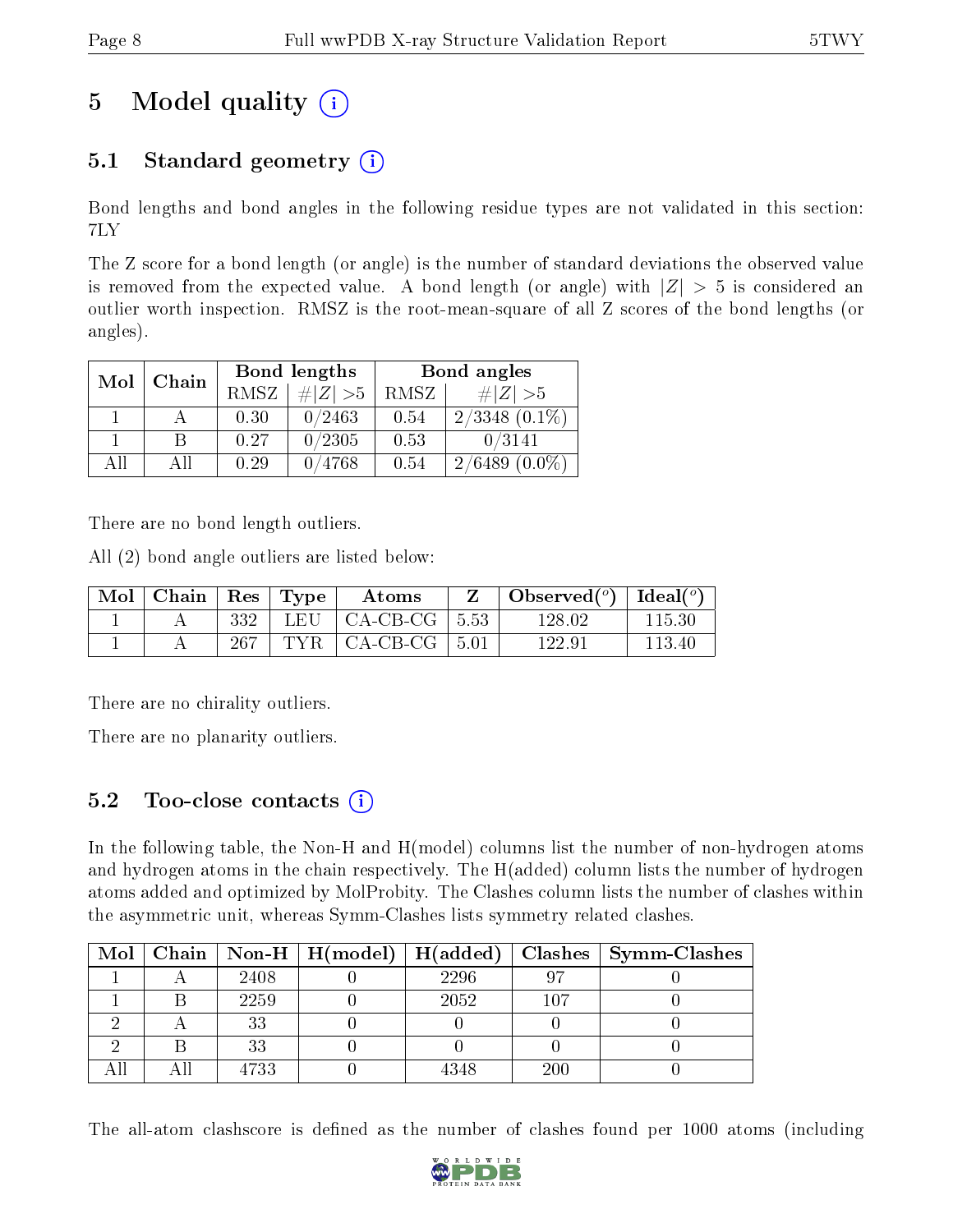hydrogen atoms). The all-atom clashscore for this structure is 22.

All (200) close contacts within the same asymmetric unit are listed below, sorted by their clash magnitude.

| Atom-1               | Atom-2                       | Interatomic      | Clash         |
|----------------------|------------------------------|------------------|---------------|
|                      |                              | distance $(\AA)$ | overlap $(A)$ |
| 1:B:280:ILE:HD12     | 1:B:281:HIS:N                | 1.82             | 0.94          |
| 1:B:291:SER:HB3      | 1:B:301:MET:HE2              | 1.54             | 0.88          |
| 1: A: 55: LYS: HA    | 1: A:58: ILE: HG12           | 1.55             | 0.88          |
| 1:B:291:SER:HB3      | 1:B:301:MET:CE               | 2.05             | 0.86          |
| 1:B:280:ILE:HD12     | 1:B:281:HIS:H                | 1.44             | 0.79          |
| $1: A:140:$ PHE:CE2  | 1:A:146:LEU:HD21             | 2.17             | 0.79          |
| 1:A:178:GLU:OE2      | 1:A:251:ARG:NH2              | 2.17             | 0.77          |
| 1:B:280:ILE:HD12     | 1:B:281:HIS:CB               | 2.16             | 0.75          |
| 1:A:71:GLN:HB3       | 1:A:87:GLU:HG3               | 1.69             | 0.75          |
| 1:B:301:MET:HA       | 1:B:304:LEU:HB2              | 1.66             | 0.74          |
| 1:A:114:ARG:NH2      | 1: A:269:TYR:O               | 2.20             | 0.73          |
| 1:B:299:GLN:HA       | 1:B:302:GLU:HB2              | 1.71             | 0.73          |
| 1: A: 139: LEU: HD21 | 1:A:149:ILE:HD13             | 1.70             | 0.72          |
| 1:A:66:HIS:HB3       | 1: A:69: ILE: HD12           | 1.69             | 0.72          |
| 1:B:284:ASP:HA       | 1:B:287:VAL:HG22             | 1.72             | 0.70          |
| 1:B:280:ILE:HD12     | 1:B:281:HIS:HB2              | 1.75             | 0.69          |
| 1:B:280:ILE:CD1      | $1:B:281:HIS:H\overline{B2}$ | 2.24             | 0.68          |
| 1:B:291:SER:O        | 1:B:295:ARG:N                | 2.25             | 0.68          |
| 1:A:57:GLU:HB2       | 1:A:152:GLY:H                | 1.59             | 0.68          |
| 1:B:130:HIS:ND1      | 1:B:132:ASP:O                | 2.28             | 0.66          |
| 1:A:126:GLN:HB3      | 1: A: 128: TYR: CE1          | 2.32             | 0.65          |
| 1:A:35:GLU:OE2       | 1: A:328: LYS: NZ            | 2.28             | 0.65          |
| 1:A:44:LYS:HZ1       | 1:B:331:ARG:HH12             | 1.45             | 0.64          |
| 1:B:14:HIS:HB2       | 1:B:27:LEU:O                 | 1.98             | 0.64          |
| 1:A:126:GLN:HB3      | 1: A:128: TYR: HE1           | 1.62             | 0.63          |
| 1:B:318:LEU:HA       | 1:B:321:LEU:HG               | 1.81             | 0.63          |
| 1:B:66:HIS:HB3       | 1:B:69:ILE:HG13              | 1.80             | 0.63          |
| 1:A:44:LYS:HZ1       | 1:B:331:ARG:NH1              | 1.97             | 0.62          |
| 1:A:65:ARG:HB2       | 1:A:279:PHE:CE1              | 2.35             | 0.62          |
| 1:A:140:PHE:CZ       | 1:A:146:LEU:HD21             | 2.36             | 0.61          |
| 1:A:211:ASP:N        | 1:A:217:LEU:HD11             | 2.14             | 0.61          |
| 1:B:199:LEU:HA       | 1:B:202:LEU:HD23             | 1.80             | 0.61          |
| 1:A:151:PHE:O        | 1:A:153:LEU:N                | 2.34             | 0.61          |
| 1:B:73:TYR:CD2       | 1:B:319:LEU:HD11             | 2.36             | 0.61          |
| 1: A:66: HIS: HD2    | 1: A:68: HIS:H               | 1.49             | 0.60          |
| 1: A:210: ASP:HA     | 1:A:217:LEU:HD21             | 1.83             | 0.60          |
| 1: A:259: ASN: HA    | 1: A:264:MET:HE3             | 1.81             | 0.60          |
| 1:B:322:ALA:HB1      | 1:B:326:ARG:NH2              | 2.16             | 0.60          |

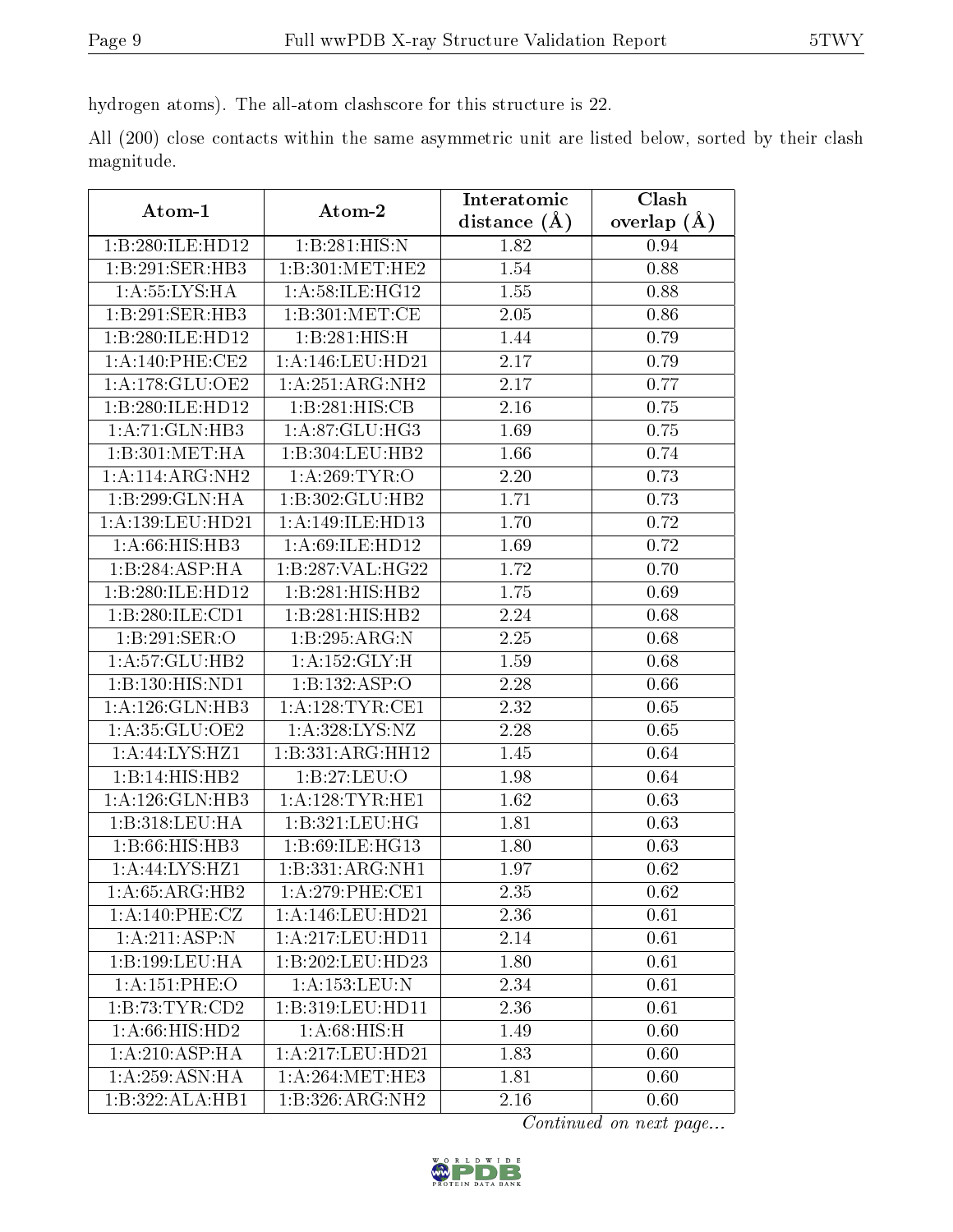| Continuea from previous page             |                    | Interatomic      | Clash         |
|------------------------------------------|--------------------|------------------|---------------|
| Atom-1                                   | Atom-2             | distance $(\AA)$ | overlap $(A)$ |
| 1:B:114:ARG:HD3                          | 1:B:267:TYR:HE2    | 1.66             | 0.60          |
| 1:B:310:TYR:H                            | 1:B:314:THR:HG21   | 1.66             | 0.60          |
| 1: A:200:TYR:HE2                         | 1: A:208:PRO:HA    | 1.67             | 0.59          |
| 1:A:112:VAL:HG13                         | 1:A:146:LEU:HD11   | 1.84             | 0.59          |
| 1:B:317:TYR:CE1                          | 1:B:321:LEU:HD23   | 2.38             | 0.59          |
| 1:B:289:GLU:HG2                          | 1:B:332:LEU:HD13   | 1.85             | 0.59          |
| 1: A:218: TYR:O                          | 1: A:222: MET:HG2  | 2.02             | 0.59          |
| 1:B:255:LYS:O                            | 1:B:258:LEU:HB2    | 2.03             | 0.59          |
| $1:A:44:\text{LYS}:NZ$                   | 1:B:331:ARG:NH1    | 2.51             | 0.59          |
| 1:B:255:LYS:HA                           | 1:B:258:LEU:HD23   | 1.84             | 0.58          |
| 1:B:130:HIS:CD2                          | 1:B:148:LEU:HD21   | 2.39             | 0.58          |
| 1:B:180:ILE:HD12                         | 1:B:181:GLN:N      | 2.19             | 0.57          |
| 1:B:148:LEU:HD23                         | 1:B:149:ILE:N      | 2.19             | 0.57          |
| 1:B:120:VAL:HG21                         | 1:B:195:MET:SD     | 2.44             | 0.57          |
| 1: A:243:MET:HE2                         | 1:A:257:LEU:HD21   | 1.85             | 0.57          |
| 1:B:291:SER:CB                           | 1: B:301: MET:CE   | 2.81             | 0.57          |
| 1:B:73:TYR:CG                            | 1:B:319:LEU:HD11   | 2.40             | 0.56          |
| 1: B: 312: HIS: O                        | 1:B:315:ALA:N      | 2.38             | 0.56          |
| 1:B:140:PHE:HA                           | 1:B:146:LEU:HA     | 1.87             | 0.56          |
| 1: A: 232: LEU: HB3                      | 1:A:237:ILE:HD11   | 1.89             | 0.55          |
| 1:B:114:ARG:HA                           | 1:B:117:VAL:HG12   | 1.88             | 0.55          |
| 1:B:204:CYS:SG                           | 1:B:232:LEU:HD11   | 2.46             | 0.55          |
| 1:A:58:ILE:HG13                          | 1: A:59: GLU:N     | 2.22             | 0.55          |
| 1:B:28:ALA:N                             | 1: B:37: VAL:O     | 2.33             | 0.55          |
| 1:A:7:LEU:HD21                           | 1: A:13: LEU: HD11 | 1.88             | 0.55          |
| 1:B:130:HIS:NE2                          | 1:B:148:LEU:HD21   | 2.22             | 0.55          |
| $1:\overline{A}:287:\overline{VAL}:HG22$ | 1:A:305:ILE:HD12   | 1.88             | 0.54          |
| 1: A:73:TYR:HB2                          | 1: A:85: VAL:HG13  | 1.88             | 0.54          |
| 1:B:315:ALA:O                            | 1:B:319:LEU:HD13   | 2.06             | 0.54          |
| 1: A:67: GLN:NE2                         | 1: A:276: LYS: H   | 2.05             | 0.54          |
| 1: A: 133: LEU: HB2                      | 1:A:194:SER:HB3    | 1.89             | 0.54          |
| 1: A:260: HIS: CE1                       | 1:A:262:TRP:H      | 2.26             | 0.54          |
| 1:B:178:GLU:OE2                          | 1:B:251:ARG:NH2    | 2.41             | 0.54          |
| 1:A:19:THR:HA                            | 1:A:24:LYS:HB3     | 1.89             | 0.54          |
| 1:B:178:GLU:CD                           | 1:B:251:ARG:HH22   | 2.11             | 0.54          |
| 1: A:91: GLY: HA3                        | 1:A:140:PHE:HB2    | 1.90             | 0.53          |
| 1:B:314:THR:O                            | 1:B:318:LEU:HD12   | 2.08             | 0.53          |
| 1: B:65: ARG: HG3                        | 1:B:71:GLN:OE1     | 2.08             | 0.53          |
| 1:A:257:LEU:O                            | 1:A:263:ILE:HD12   | 2.08             | 0.53          |
| 1: A:259: ASN:O                          | 1: A:259: ASN:ND2  | 2.38             | 0.53          |
| 1: A:59: GLU:O                           | 1:A:63:ASN:ND2     | 2.41             | 0.53          |

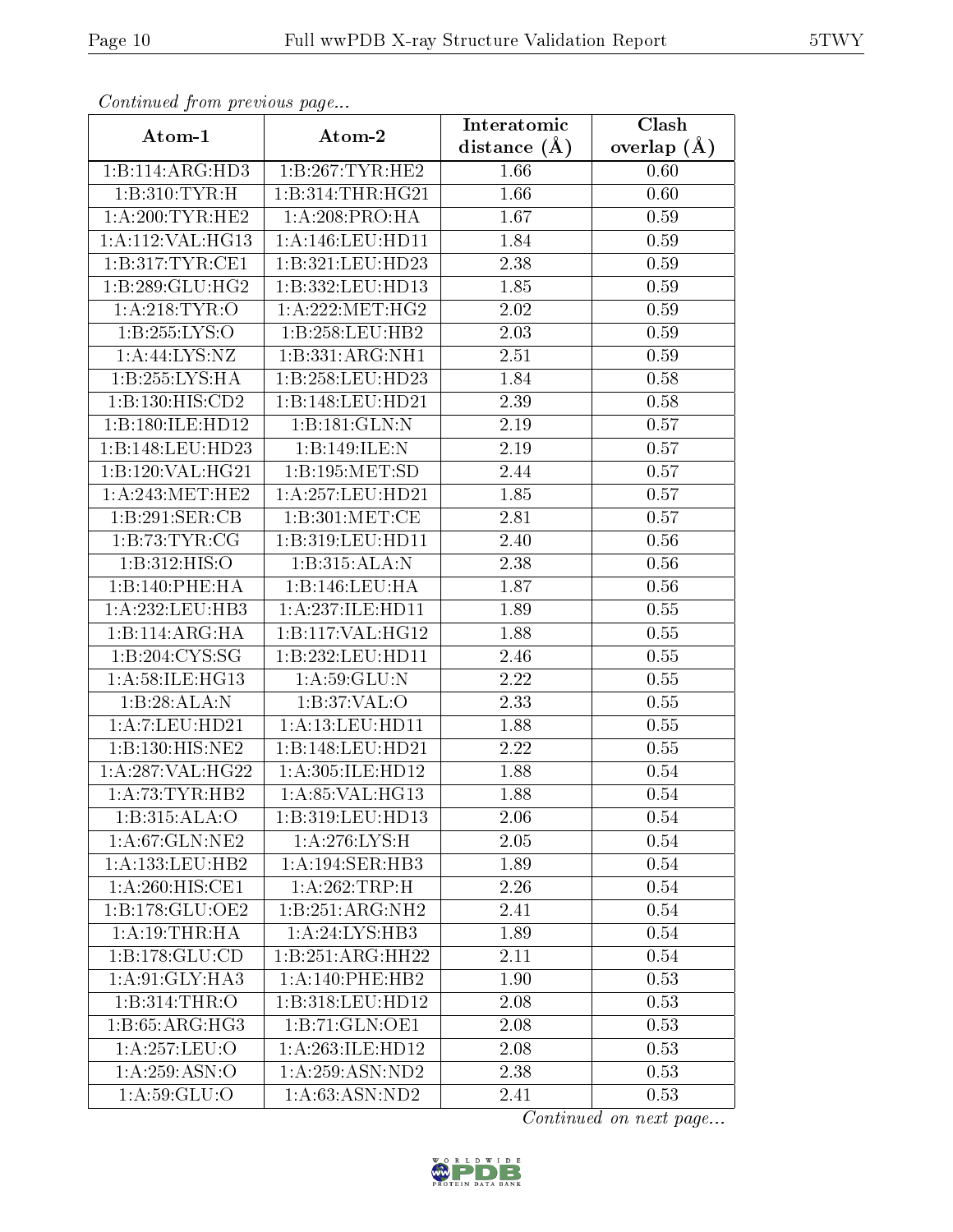| Continuea from previous page |                             | Interatomic       | Clash         |  |
|------------------------------|-----------------------------|-------------------|---------------|--|
| Atom-1                       | Atom-2                      | distance $(A)$    | overlap $(A)$ |  |
| 1: A:96: ASP:O               | 1: A:100: SER:OG            | 2.25              | 0.53          |  |
| 1:A:67:GLN:NE2               | 1:A:276:LYS:HG2             | $\overline{2.23}$ | 0.53          |  |
| 1:A:67:GLN:NE2               | 1: A:67: GLN:H              | 2.05              | 0.53          |  |
| 1:B:124:HIS:HD2              | 1:B:128:TYR:O               | 1.92              | 0.53          |  |
| 1:B:297:ASN:O                | 1:B:300:THR:HG22            | 2.08              | 0.52          |  |
| 1:A:74:HIS:HD2               | 1:A:311:ASP:HA              | 1.75              | 0.52          |  |
| 1:A:284:ASP:O                | 1: A:288:THR:HG23           | 2.09              | 0.52          |  |
| 1:B:105:SER:O                | 1: B:109: THR: HG23         | 2.10              | 0.52          |  |
| 1:B:25:VAL:HA                | 1:B:39:ILE:O                | $2.10\,$          | 0.52          |  |
| 1: A:66: HIS:CD2             | 1: A:68: HIS:H              | 2.28              | 0.51          |  |
| 1: A:66: HIS: HD2            | 1: A:68: HIS:N              | 2.08              | 0.51          |  |
| 1: A: 232: LEU: CB           | 1:A:237:ILE:HD11            | 2.41              | 0.51          |  |
| 1:A:191:ASP:O                | 1: A:195:MET:HG3            | 2.09              | 0.51          |  |
| 1: A:238:LEU:O               | 1:A:242:GLN:HG3             | 2.10              | 0.51          |  |
| 1: A:177: PRO:HG2            | 1:A:246:VAL:HG13            | 1.93              | 0.51          |  |
| 1:B:177:PRO:HG3              | 1:B:246:VAL:HA              | 1.92              | 0.51          |  |
| 1:B:282:LEU:HB3              | 1:B:287:VAL:HG11            | 1.93              | 0.51          |  |
| 1:B:280:ILE:HD12             | $1:B:281:HIS:C\overline{A}$ | 2.41              | 0.51          |  |
| 1:B:110:ARG:NH1              | 1:B:266:ASP:OD2             | 2.33              | 0.51          |  |
| 1:B:280:ILE:CD1              | 1:B:281:HIS:N               | 2.67              | 0.51          |  |
| 1:B:278:PRO:HB2              | 1:B:280:ILE:HG13            | 1.93              | 0.50          |  |
| 1:B:114:ARG:HD3              | 1: B: 267: TYR: CE2         | 2.47              | 0.50          |  |
| 1:A:112:VAL:HG13             | 1:A:146:LEU:CD1             | 2.42              | 0.50          |  |
| 1: A:278: PRO:HB2            | 1:A:280:ILE:HG13            | 1.93              | 0.50          |  |
| 1:A:323:LYS:HG2              | 1: A:328: LYS: HB2          | 1.94              | 0.50          |  |
| 1: A:67: GLN: HE22           | 1:A:276:LYS:H               | 1.59              | 0.50          |  |
| 1:Bi:115:GLN:HB2             | 1:B:146:LEU:HD21            | 1.94              | 0.50          |  |
| 1:B:300:THR:O                | 1:B:304:LEU:HD23            | 2.12              | 0.50          |  |
| 1:A:139:LEU:HD21             | 1:A:149:ILE:CD1             | 2.42              | 0.49          |  |
| 1:B:326:ARG:HH11             | 1:B:326:ARG:HG2             | 1.77              | 0.49          |  |
| 1: A:310: TYR: H             | 1: A:314:THR:HG21           | 1.77              | 0.49          |  |
| 1:A:272:GLU:OE1              | 1:A:272:GLU:N               | 2.33              | 0.49          |  |
| 1:B:13:LEU:C                 | 1:B:14:HIS:HDI              | 2.14              | 0.49          |  |
| 1:B:322:ALA:HB1              | 1:B:326:ARG:HH22            | 1.78              | 0.49          |  |
| 1: B:6: GLU: HG2             | 1: B: 9: LYS: CB            | 2.44              | 0.48          |  |
| 1:B:229:PRO:HD2              | 1:B:232:LEU:HD22            | 1.96              | 0.48          |  |
| 1:A:287:VAL:HG11             | 1:A:302:GLU:HG3             | 1.95              | 0.48          |  |
| $1:B:11\overline{4:ARG:CZ}$  | 1:B:271:VAL:HG12            | 2.43              | 0.48          |  |
| 1:B:98:ILE:HD12              | 1:B:99:ILE:HD12             | 1.95              | 0.48          |  |
| 1:A:322:ALA:HB1              | 1: A:326:ARG:NH1            | 2.29              | 0.48          |  |
| 1:B:111:VAL:HG12             | 1:B:267:TYR:OH              | 2.14              | 0.48          |  |

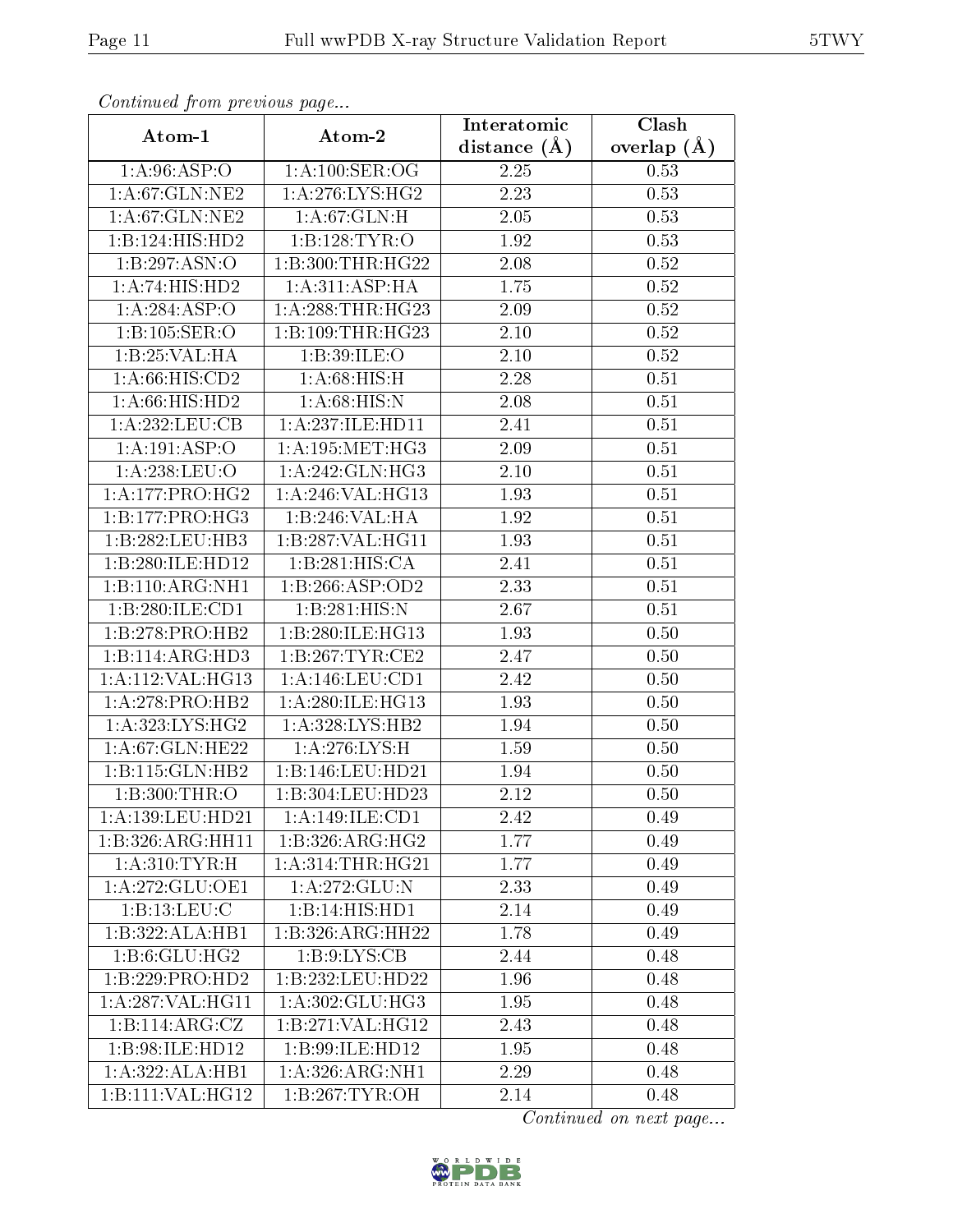| Continuea from previous page |                                | Interatomic    | Clash         |  |
|------------------------------|--------------------------------|----------------|---------------|--|
| Atom-1                       | Atom-2                         | distance $(A)$ | overlap $(A)$ |  |
| 1:B:245:GLN:O                | 1:B:251:ARG:NH1                | 2.46           | 0.48          |  |
| 1:A:109:THR:HG23             | 1:A:202:LEU:HD23               | 1.95           | 0.47          |  |
| 1:B:241:GLN:O                | 1:B:245:GLN:NE2                | 2.46           | 0.47          |  |
| 1:B:283:ASP:OD2              | 1:B:324:LYS:HD3                | 2.15           | 0.47          |  |
| 1: A:17: ILE: HG22           | 1:A:18:GLY:H                   | 1.79           | 0.47          |  |
| 1:B:17:ILE:HG23              | 1:B:25:VAL:HG23                | 1.95           | 0.47          |  |
| 1:B:133:LEU:HD23             | 1:B:133:LEU:HA                 | 1.64           | 0.47          |  |
| 1:B:176:ALA:HA               | 1:B:193:TRP:CD1                | 2.49           | 0.47          |  |
| 1:B:30:HIS:HB3               | 1:B:33:THR:OG1                 | 2.15           | 0.47          |  |
| 1: A: 130: HIS: NE2          | 1: A:151:PHE:HA                | 2.30           | 0.47          |  |
| 1:A:294:HIS:HB2              | 1: A:301: MET:HE1              | 1.95           | 0.47          |  |
| 1: A:258:LEU:HB3             | 1:A:271:VAL:CG2                | 2.44           | 0.47          |  |
| 1:A:119:ALA:O                | 1: A:123: VAL:HG23             | 2.15           | 0.46          |  |
| 1:B:123:VAL:HG13             | 1:B:128:TYR:HB2                | 1.96           | 0.46          |  |
| 1:B:130:HIS:C                | 1:B:132:ASP:H                  | 2.19           | 0.46          |  |
| 1: B:95:PHE:O                | 1:B:99:ILE:HD13                | 2.15           | 0.46          |  |
| 1: A:94: LEU:O               | 1:A:98:ILE:HG12                | 2.16           | 0.46          |  |
| 1:B:320:LEU:HD12             | 1:B:320:LEU:HA                 | 1.64           | 0.46          |  |
| 1:B:114:ARG:HE               | 1:B:263:ILE:HG23               | 1.80           | $0.46\,$      |  |
| 1:B:273:TRP:HE3              | 1:B:273:TRP:H                  | 1.60           | 0.46          |  |
| 1:B:14:HIS:HB3               | 1:B:15:GLU:OE1                 | 2.16           | 0.45          |  |
| 1:B:239:LEU:HD22             | 1:B:262:TRP:HB3                | 1.98           | 0.45          |  |
| 1:A:290:LEU:HD23             | 1:A:290:LEU:HA                 | 1.81           | 0.45          |  |
| 1: B: 108: GLU:O             | 1:B:111:VAL:HG22               | 2.17           | 0.45          |  |
| 1:B:314:THR:OG1              | 1:B:315:ALA:N                  | 2.49           | 0.45          |  |
| 1:B:70:CYS:SG                | 1:B:87:GLU:HB2                 | 2.57           | 0.45          |  |
| 1: A:33:THR:O                | 1:A:323:LYS:HE3                | 2.17           | 0.44          |  |
| 1:B:273:TRP:CE2              | 1:B:274:GLN:NE2                | 2.84           | 0.44          |  |
| 1:B:71:GLN:HB3               | 1:B:87:GLU:HG3                 | 1.99           | 0.44          |  |
| 1:B:39:ILE:HA                | 1:B:85:VAL:HA                  | 2.00           | 0.44          |  |
| 1: A:17: ILE: HG22           | 1:A:18:GLY:N                   | 2.32           | 0.44          |  |
| 1: A:67: GLN: HE21           | 1: A:276: LYS: HG2             | 1.82           | 0.44          |  |
| 1: A:66: HIS:CD2             | 1:A:68:HIS:HB2                 | 2.53           | 0.43          |  |
| 1:A:44:LYS:NZ                | 1:B:331:ARG:HH12               | 2.11           | 0.43          |  |
| 1: A:54:ILE:O                | 1: A:58: ILE: HG23             | 2.18           | 0.43          |  |
| 1:A:77:GLU:CB                | 1:A:82:ILE:HD12                | 2.48           | 0.43          |  |
| 1:B:130:HIS:O                | $1:B:132:ASP:\overline{N}$     | 2.51           | 0.43          |  |
| 1:A:57:GLU:HB2               | $1: A: 152: \overline{GLY: N}$ | 2.29           | 0.43          |  |
| 1:A:14:HIS:HB2               | 1:A:27:LEU:O                   | 2.19           | 0.43          |  |
| 1: A:60:ALA:O                | 1:A:64:LEU:HD12                | 2.19           | 0.43          |  |
| 1:B:101:GLN:O                | 1:B:103:ARG:N                  | 2.50           | 0.43          |  |

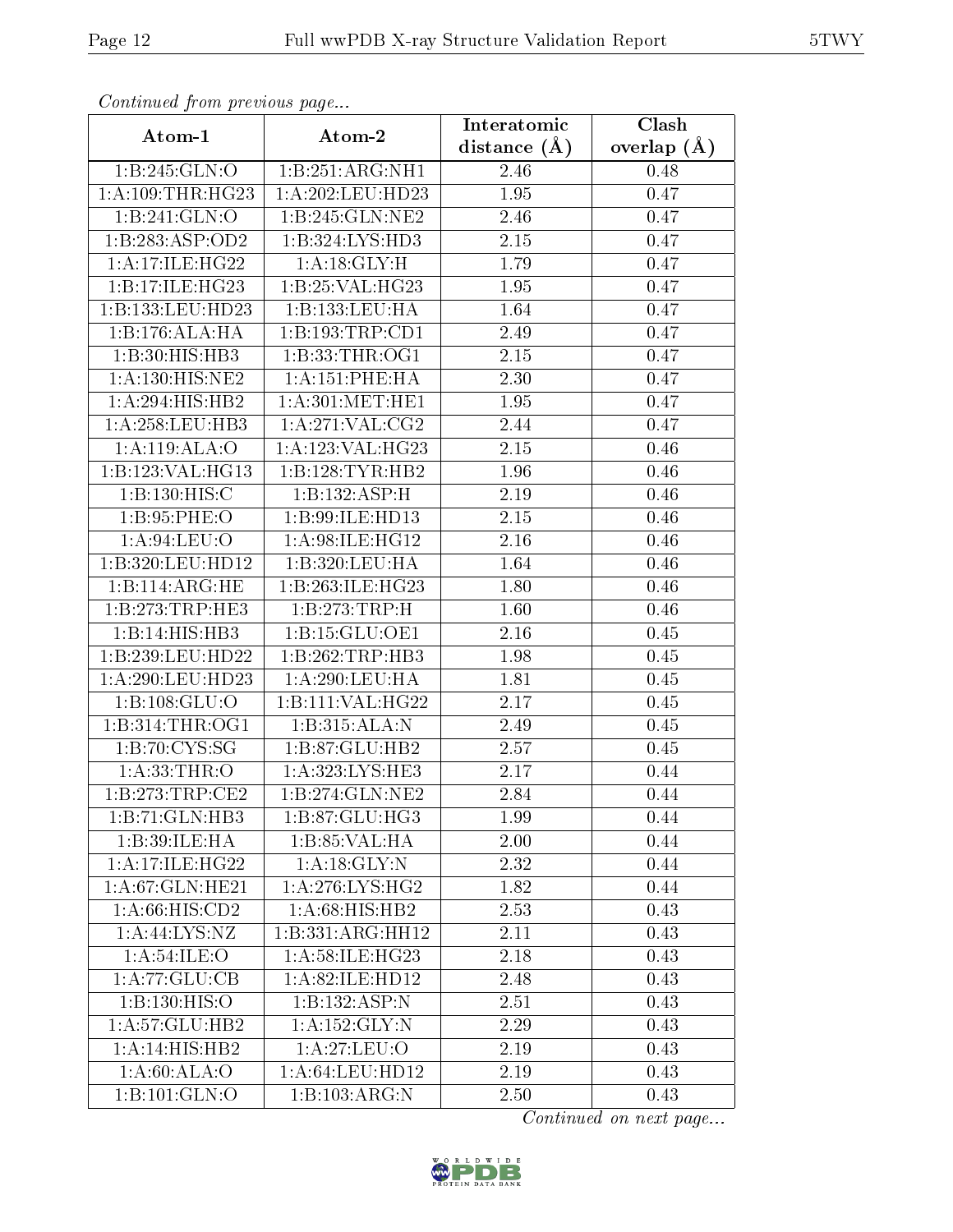| Commuca from previous page   |                                          | Interatomic    | Clash           |
|------------------------------|------------------------------------------|----------------|-----------------|
| Atom-1                       | Atom-2                                   | distance $(A)$ | overlap $(\AA)$ |
| 1: A:114: ARG:HE             | 1:A:271:VAL:HG13                         | 1.83           | 0.43            |
| 1:A:148:LEU:HD23             | 1:A:149:ILE:N                            | 2.34           | 0.43            |
| 1: B: 219: LYS: O            | 1:B:223:ARG:HG3                          | 2.19           | 0.43            |
| 1: A:20: GLY:O               | 1: A:22:PHE:N                            | 2.48           | 0.42            |
| 1: A:264: MET:CE             | 1: A:270:PRO:HA                          | 2.50           | 0.42            |
| 1: A:30: HIS:O               | 1: A:34: GLY:N                           | 2.53           | 0.42            |
| 1: A: 55: LYS: HD2           | 1: A:58: ILE: HD11                       | 2.00           | 0.42            |
| 1: A:73:TYR:HD2              | 1: A:85:VAL:HG22                         | 1.84           | 0.42            |
| 1:B:213:ASN:OD1              | 1:B:216:ALA:HB3                          | 2.18           | 0.42            |
| 1:A:141:ASP:OD1              | 1: A:145:LYS:N                           | 2.52           | 0.42            |
| 1:B:313:LEU:HA               | 1:B:316:THR:HG22                         | 2.01           | 0.42            |
| 1:B:200:TYR:CD2              | 1:B:208:PRO:HB3                          | 2.54           | 0.42            |
| 1:B:110:ARG:HD2              | 1:B:266:ASP:OD2                          | 2.19           | 0.42            |
| 1:B:301:MET:HE3              | 1:B:301:MET:HB3                          | 1.65           | 0.42            |
| 1:A:78:THR:N                 | 1: A:81: LYS:O                           | 2.53           | 0.42            |
| 1:B:319:LEU:O                | 1: B: 323: LYS: HG2                      | 2.19           | 0.42            |
| 1:B:98:ILE:CD1               | 1:B:99:ILE:HD12                          | 2.50           | 0.42            |
| 1: A:116: ILE: O             | $1:\overline{A}:120:\overline{VAL}:HG23$ | 2.20           | 0.41            |
| 1:A:290:LEU:HB3              | 1: A:301: MET:SD                         | 2.60           | 0.41            |
| 1:A:257:LEU:HD23             | 1:A:257:LEU:HA                           | 1.78           | 0.41            |
| 1: A:118: SER: HB2           | 1: A:273:TRP:HA                          | 2.02           | 0.41            |
| 1:A:142:GLU:HB3              | 1: A:143:TYR:HD1                         | 1.85           | 0.41            |
| 1:A:14:HIS:HB3               | 1:A:15:GLU:H                             | 1.67           | 0.41            |
| 1: A:259: ASN: HA            | 1: A:264:MET:CE                          | 2.49           | 0.41            |
| 1:A:76:LEU:O                 | 1: A:83:PHE:N                            | 2.38           | 0.41            |
| 1:B:104:LEU:HD23             | 1:B:104:LEU:HA                           | 1.79           | 0.41            |
| 1: B:42:MET:O                | 1:B:43:ASP:HB2                           | 2.21           | 0.41            |
| 1:B:137:ASN:C                | 1:B:138:LEU:HDI2                         | 2.41           | 0.41            |
| 1:B:195:MET:HA               | 1:B:198:LEU:HB2                          | 2.02           | 0.41            |
| $1:B:110:AR\overline{G:HG3}$ | 1:B:262:TRP:CH2                          | 2.56           | 0.41            |
| 1: A:195:MET:HA              | 1: A: 198: LEU: HD12                     | 2.03           | 0.40            |
| 1:B:37:VAL:HG13              | 1: B:86: LEU:O                           | 2.21           | 0.40            |
| 1:A:66:HIS:CD2               | 1: A:68: HIS:N                           | 2.87           | 0.40            |
| 1:B:177:PRO:HD3              | 1:B:193:TRP:CE2                          | 2.56           | 0.40            |
| 1:A:67:GLN:CD                | 1:A:67:GLN:H                             | 2.25           | 0.40            |
| 1:B:236:SER:HB3              | 1:B:262:TRP:NE1                          | 2.36           | 0.40            |
| 1:B:308:TRP:HA               | 1:B:308:TRP:CE3                          | 2.56           | 0.40            |
| 1:B:331:ARG:C                | 1:B:332:LEU:H <sub>D12</sub>             | 2.42           | 0.40            |
| 1: A: 109: THR: HG21         | 1: A:203:MET:HG2                         | 2.04           | 0.40            |

There are no symmetry-related clashes.

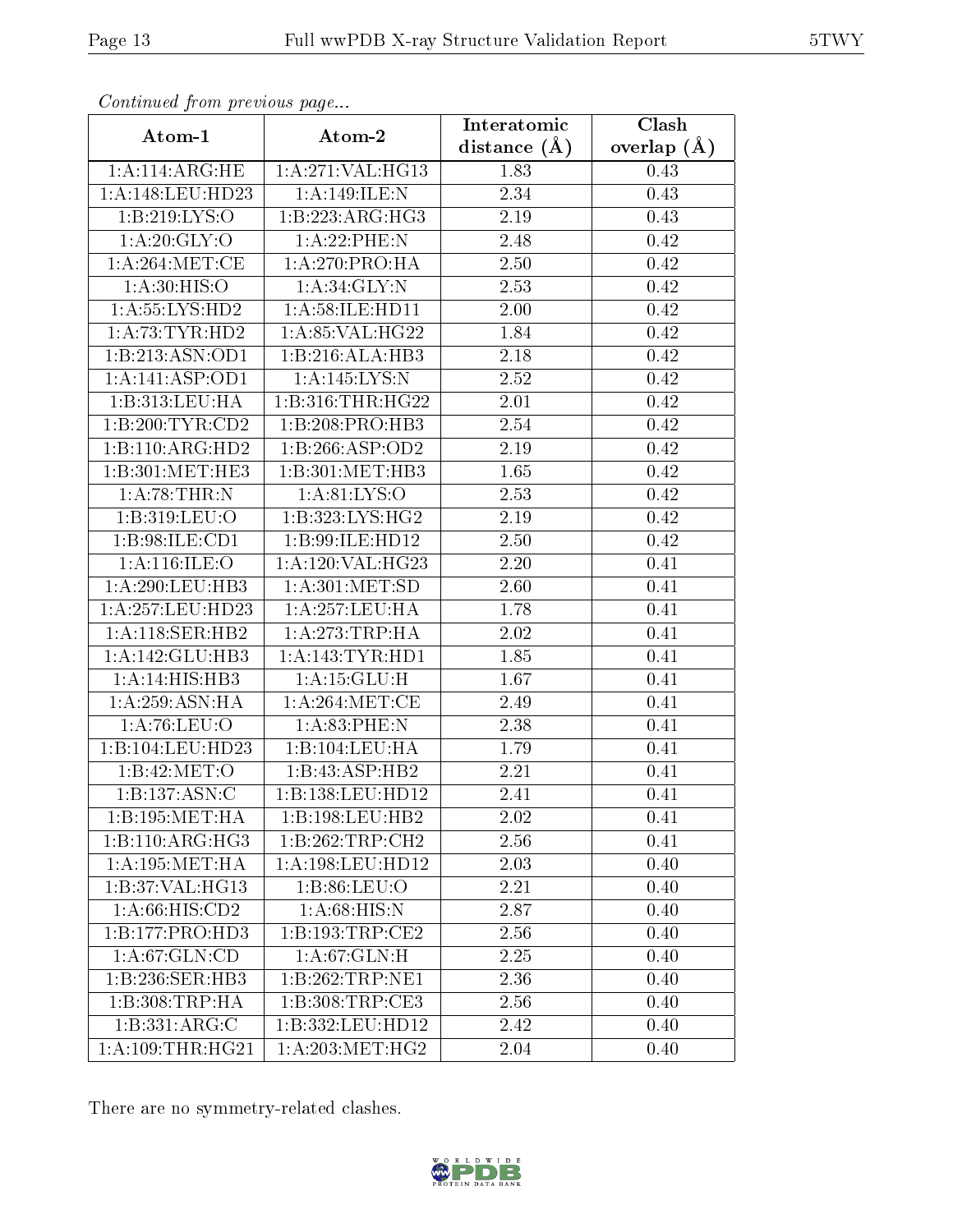## 5.3 Torsion angles (i)

### 5.3.1 Protein backbone  $(i)$

In the following table, the Percentiles column shows the percent Ramachandran outliers of the chain as a percentile score with respect to all X-ray entries followed by that with respect to entries of similar resolution.

The Analysed column shows the number of residues for which the backbone conformation was analysed, and the total number of residues.

| $\text{Mol}$ | Chain | Allowed   Outliers<br>Favoured  <br>Analysed |                  |            |          | Percentiles     |            |
|--------------|-------|----------------------------------------------|------------------|------------|----------|-----------------|------------|
|              |       | $305/341(89\%)$   272 (89\%)                 |                  | $28(9\%)$  | $5(2\%)$ | $\vert 9 \vert$ | $\vert$ 31 |
|              |       | $296/341(87%)$   274 (93%)                   |                  | $18(6\%)$  | $4(1\%)$ | 11              | $\vert$ 34 |
| All          | All   | 601/682(88%)                                 | $1\,546\,(91\%)$ | 46 $(8\%)$ | $9(2\%)$ | 10 <sup>1</sup> | 32         |

All (9) Ramachandran outliers are listed below:

| Mol | Chain | Res | Type       |
|-----|-------|-----|------------|
| 1   |       | 152 | <b>GLY</b> |
|     |       | 267 | TYR        |
| 1   | B     | 31  | ILE        |
| 1   | А     | 67  | <b>GLN</b> |
| 1   | В     | 43  | <b>ASP</b> |
| 1   | В     | 311 | ASP        |
| 1   | В     | 330 | VAL        |
| 1   |       | 60  | ALA        |
|     |       | 21  | GLY        |

#### 5.3.2 Protein sidechains  $(i)$

In the following table, the Percentiles column shows the percent sidechain outliers of the chain as a percentile score with respect to all X-ray entries followed by that with respect to entries of similar resolution.

The Analysed column shows the number of residues for which the sidechain conformation was analysed, and the total number of residues.

| Mol | $\mid$ Chain | Analysed        | Rotameric   Outliers |           | Percentiles        |  |  |
|-----|--------------|-----------------|----------------------|-----------|--------------------|--|--|
|     |              | 242/305(79%)    | 226(93%)             | 16 $(7%)$ | $16 \mid 42$       |  |  |
|     |              | $212/305(70\%)$ | 205(97%)             | 7(3%)     | $70^{\circ}$<br>38 |  |  |
| All | All          | $454/610(74\%)$ | $431(95\%)$          | 23(5%)    | 54<br>24           |  |  |

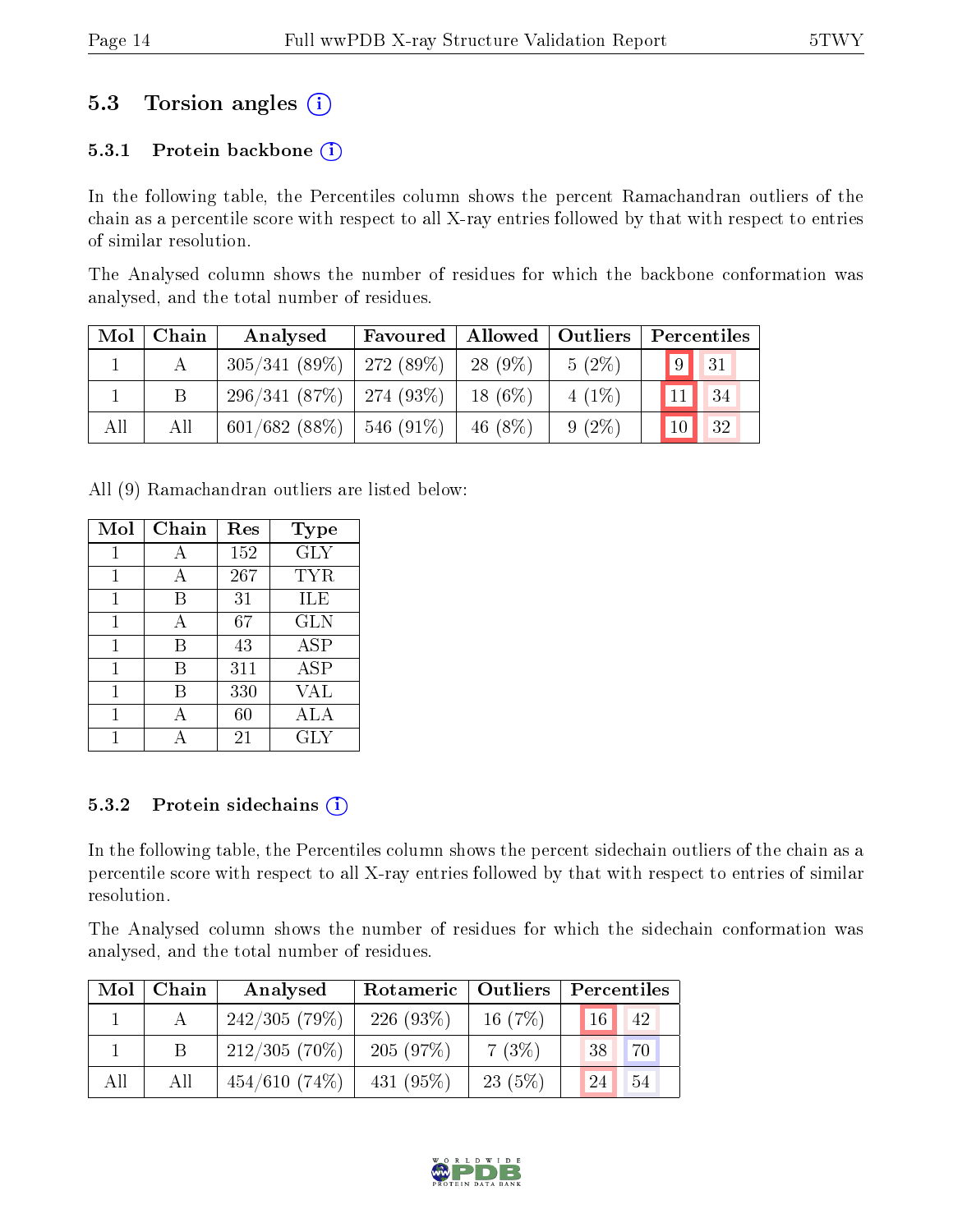| Mol            | Chain                   | Res              | Type                                    |
|----------------|-------------------------|------------------|-----------------------------------------|
| $\overline{1}$ | $\overline{\rm A}$      | 44               | $\overline{\text{L} \text{Y}} \text{S}$ |
| $\mathbf{1}$   | $\overline{A}$          | 67               | GLN                                     |
| $\mathbf{1}$   | $\overline{\rm A}$      | 102              | $\overline{\rm ASP}$                    |
| $\mathbf{1}$   | $\overline{A}$          | 105              | <b>SER</b>                              |
| $\overline{1}$ | $\overline{A}$          | 143              | <b>TYR</b>                              |
| $\overline{1}$ | $\overline{A}$          | 209              | PHE                                     |
| $\mathbf{1}$   | $\overline{A}$          | 232              | LEU                                     |
| $\overline{1}$ | $\overline{A}$          | 233              | $\overline{\text{SER}}$                 |
| $\overline{1}$ | $\overline{A}$          | 253              | SER                                     |
| $\mathbf{1}$   | $\overline{A}$          | 259              | $\overline{\mathrm{ASN}}$               |
| $\mathbf{1}$   | $\overline{A}$          | 267              | <b>TYR</b>                              |
| $\overline{1}$ | $\overline{A}$          | 295              | $\rm{ARG}$                              |
| $\overline{1}$ | $\overline{A}$          | 320              | <b>LEU</b>                              |
| $\mathbf{1}$   | $\overline{A}$          | 321              | <b>LEU</b>                              |
| $\overline{1}$ | $\overline{A}$          | 326              | $\overline{\rm{ARG}}$                   |
| $\overline{1}$ | $\overline{A}$          | 333              | $\rm{ARG}$                              |
| $\mathbf{1}$   | $\overline{\mathrm{B}}$ | 14               | <b>HIS</b>                              |
| $\mathbf{1}$   | $\overline{\mathrm{B}}$ | 101              | $\overline{\text{GLN}}$                 |
| $\mathbf{1}$   | $\overline{\mathrm{B}}$ | 188              | <b>SER</b>                              |
| $\overline{1}$ | $\overline{\mathrm{B}}$ | $\overline{200}$ | $\overline{\text{TYR}}$                 |
| $\mathbf{1}$   | $\overline{\mathrm{B}}$ | 301              | MET                                     |
| $\overline{1}$ | $\overline{\mathrm{B}}$ | 324              | <b>LYS</b>                              |
| $\overline{1}$ | B                       | 326              | $\rm{ARG}$                              |

All (23) residues with a non-rotameric sidechain are listed below:

Some sidechains can be flipped to improve hydrogen bonding and reduce clashes. All (4) such sidechains are listed below:

| Mol | Chain | Res | Type |
|-----|-------|-----|------|
|     |       | 66  | HIS  |
|     |       | 67  | GLN  |
|     |       | 74  | HIS  |
|     |       | 312 | НIS  |

#### 5.3.3 RNA [O](https://www.wwpdb.org/validation/2017/XrayValidationReportHelp#rna)i

There are no RNA molecules in this entry.

## 5.4 Non-standard residues in protein, DNA, RNA chains (i)

There are no non-standard protein/DNA/RNA residues in this entry.

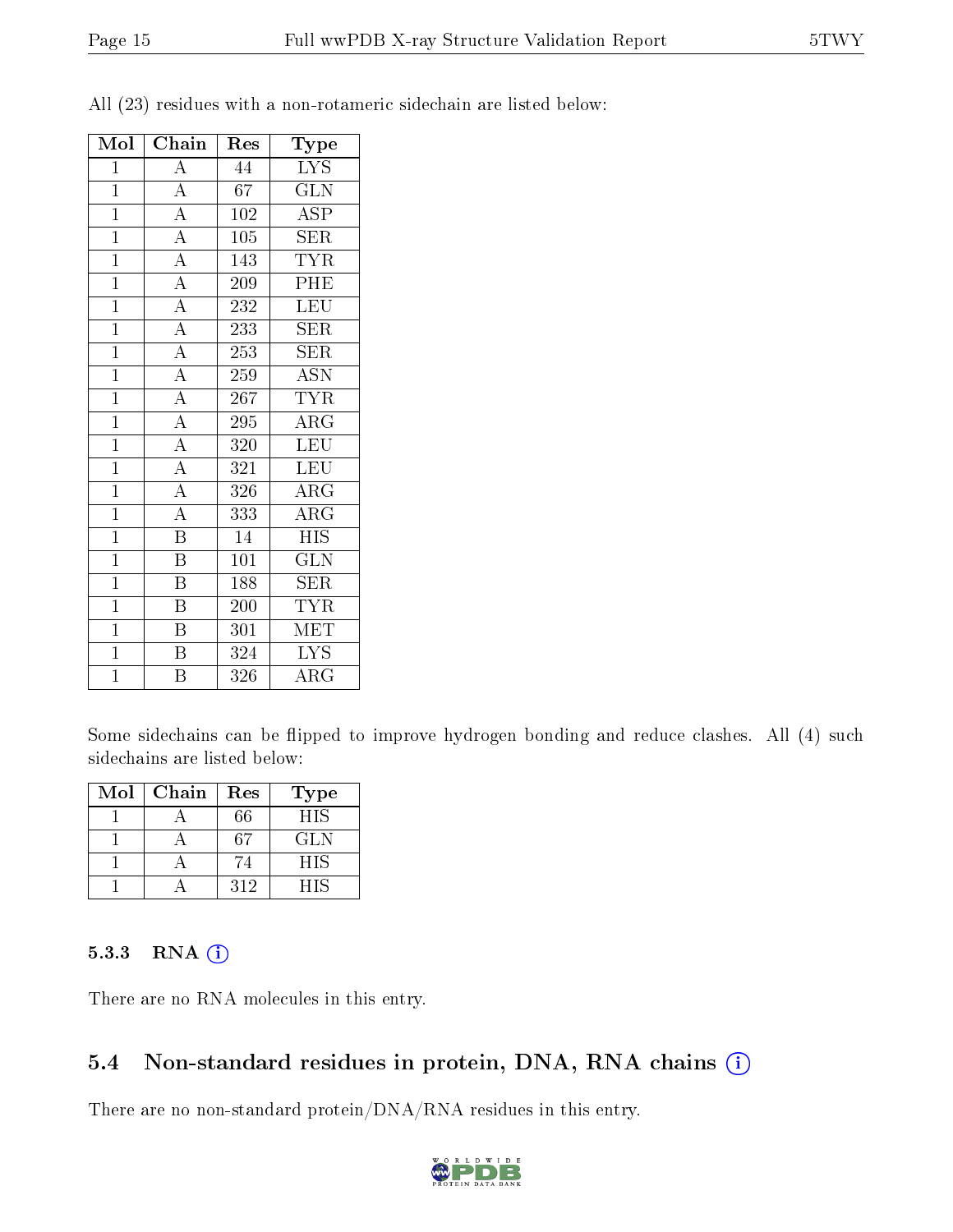### 5.5 Carbohydrates (i)

There are no carbohydrates in this entry.

### 5.6 Ligand geometry  $(i)$

2 ligands are modelled in this entry.

In the following table, the Counts columns list the number of bonds (or angles) for which Mogul statistics could be retrieved, the number of bonds (or angles) that are observed in the model and the number of bonds (or angles) that are dened in the Chemical Component Dictionary. The Link column lists molecule types, if any, to which the group is linked. The Z score for a bond length (or angle) is the number of standard deviations the observed value is removed from the expected value. A bond length (or angle) with  $|Z| > 2$  is considered an outlier worth inspection. RMSZ is the root-mean-square of all Z scores of the bond lengths (or angles).

| Mol | Type | Chain | $^{\circ}$ Res |                          |                          | Bond lengths |             |          | Bond angles |          |
|-----|------|-------|----------------|--------------------------|--------------------------|--------------|-------------|----------|-------------|----------|
|     |      |       |                | $Link \mid$              | $\mathbb{C}{\rm counts}$ | RMSZ         | $\# Z  > 2$ | Counts   | RMSZ        | H  Z     |
|     | 7LY  |       | 4000           | $\overline{\phantom{0}}$ | 33, 37, 37               | 0.82         | (3%)        | 45,50,50 | 1.00        | $4(8\%)$ |
|     | 7LY  |       | 4000           | -                        | 33, 37, 37               | 0.85         | $(3\%)$     | 45,50,50 | 0.97        | 2(4%)    |

In the following table, the Chirals column lists the number of chiral outliers, the number of chiral centers analysed, the number of these observed in the model and the number defined in the Chemical Component Dictionary. Similar counts are reported in the Torsion and Rings columns. '-' means no outliers of that kind were identified.

| Mol |  |      |                          | $\vert$ Type $\vert$ Chain $\vert$ Res $\vert$ Link $\vert$ Chirals | Torsions                 | Rings |
|-----|--|------|--------------------------|---------------------------------------------------------------------|--------------------------|-------|
|     |  | 4000 | <b>Contract</b>          |                                                                     | $1/17/25/25$   $0/5/5/5$ |       |
|     |  | 4000 | $\overline{\phantom{0}}$ |                                                                     | $0/17/25/25$   $0/5/5/5$ |       |

All (2) bond length outliers are listed below:

| Mol |      |     | Chain   Res   Type   Atoms |      | $\mid$ Observed( $\AA$ ) $\mid$ Ideal( $\AA$ ) |      |
|-----|------|-----|----------------------------|------|------------------------------------------------|------|
|     | 4000 | 7LY | C N                        | 2.33 |                                                |      |
|     | 4000 | 7LY | C-N                        |      |                                                | 1.35 |

All (6) bond angle outliers are listed below:

| Mol                         | Chain | Res  | Type | Atoms        |         | Observed $(°)$ | Ideal $(°)$ |
|-----------------------------|-------|------|------|--------------|---------|----------------|-------------|
| $\mathcal{D}_{\mathcal{L}}$ |       | 4000 | 7LY  | $C16-C11-C$  | $-2.58$ | 121.46         | 126.16      |
| 2                           |       | 4000 | 7LY  | $C16-C11-C$  | $-2.37$ | 121.83         | 126.16      |
| $\mathcal{D}$               |       | 4000 | 7LY  | $O1-C16-C15$ | $-2.34$ | 118.20         | 123.58      |
| $\Omega$                    |       | 4000 | 7I N | O1-C16-C15   | $-2.29$ | 118.32         | 123.58      |
|                             |       | 4000 | 7I Y | $C8-C7-N1$   | $-2.10$ | 108.78         | 113.57      |

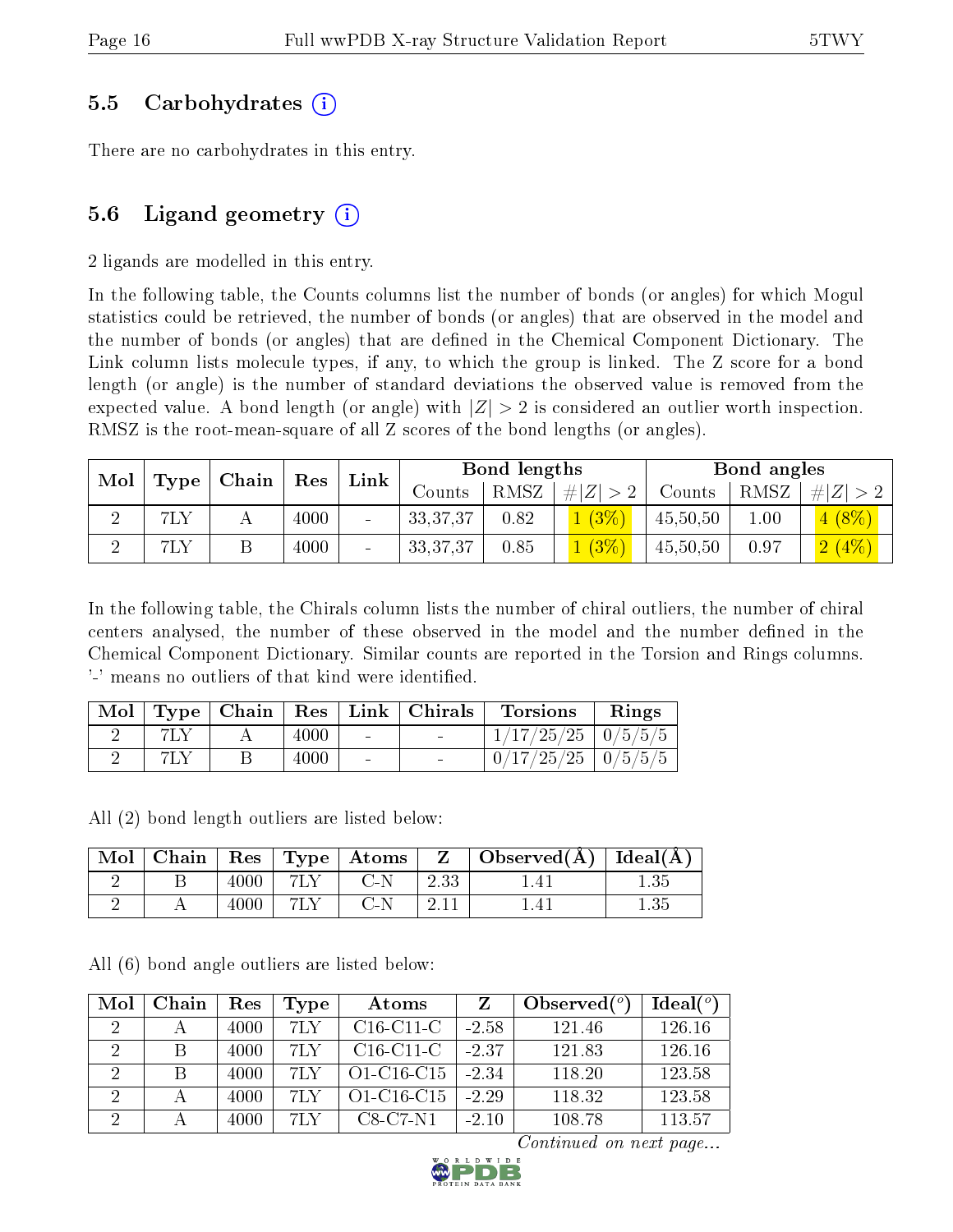Continued from previous page...

| $\sqrt{\text{Mol}}$ Chain   Res   Type $^+$ |      | Atoms      |               | Observed $(^\circ)$ | Ideal $(°)$ |
|---------------------------------------------|------|------------|---------------|---------------------|-------------|
|                                             | 4000 | $C5-C6-N1$ | $\vert$ -2.08 | 108.83              | ! 13.5      |

There are no chirality outliers.

All (1) torsion outliers are listed below:

| $\mathbb{N}$ Mol $\mid$ Chain $\mid$ Res $\mid$ Type $\mid$ |      | Atoms            |
|-------------------------------------------------------------|------|------------------|
|                                                             | 7I N | - C18-C17-O1-C16 |

There are no ring outliers.

No monomer is involved in short contacts.

The following is a two-dimensional graphical depiction of Mogul quality analysis of bond lengths, bond angles, torsion angles, and ring geometry for all instances of the Ligand of Interest. In addition, ligands with molecular weight > 250 and outliers as shown on the validation Tables will also be included. For torsion angles, if less then 5% of the Mogul distribution of torsion angles is within 10 degrees of the torsion angle in question, then that torsion angle is considered an outlier. Any bond that is central to one or more torsion angles identified as an outlier by Mogul will be highlighted in the graph. For rings, the root-mean-square deviation (RMSD) between the ring in question and similar rings identified by Mogul is calculated over all ring torsion angles. If the average RMSD is greater than 60 degrees and the minimal RMSD between the ring in question and any Mogul-identified rings is also greater than 60 degrees, then that ring is considered an outlier. The outliers are highlighted in purple. The color gray indicates Mogul did not find sufficient equivalents in the CSD to analyse the geometry.



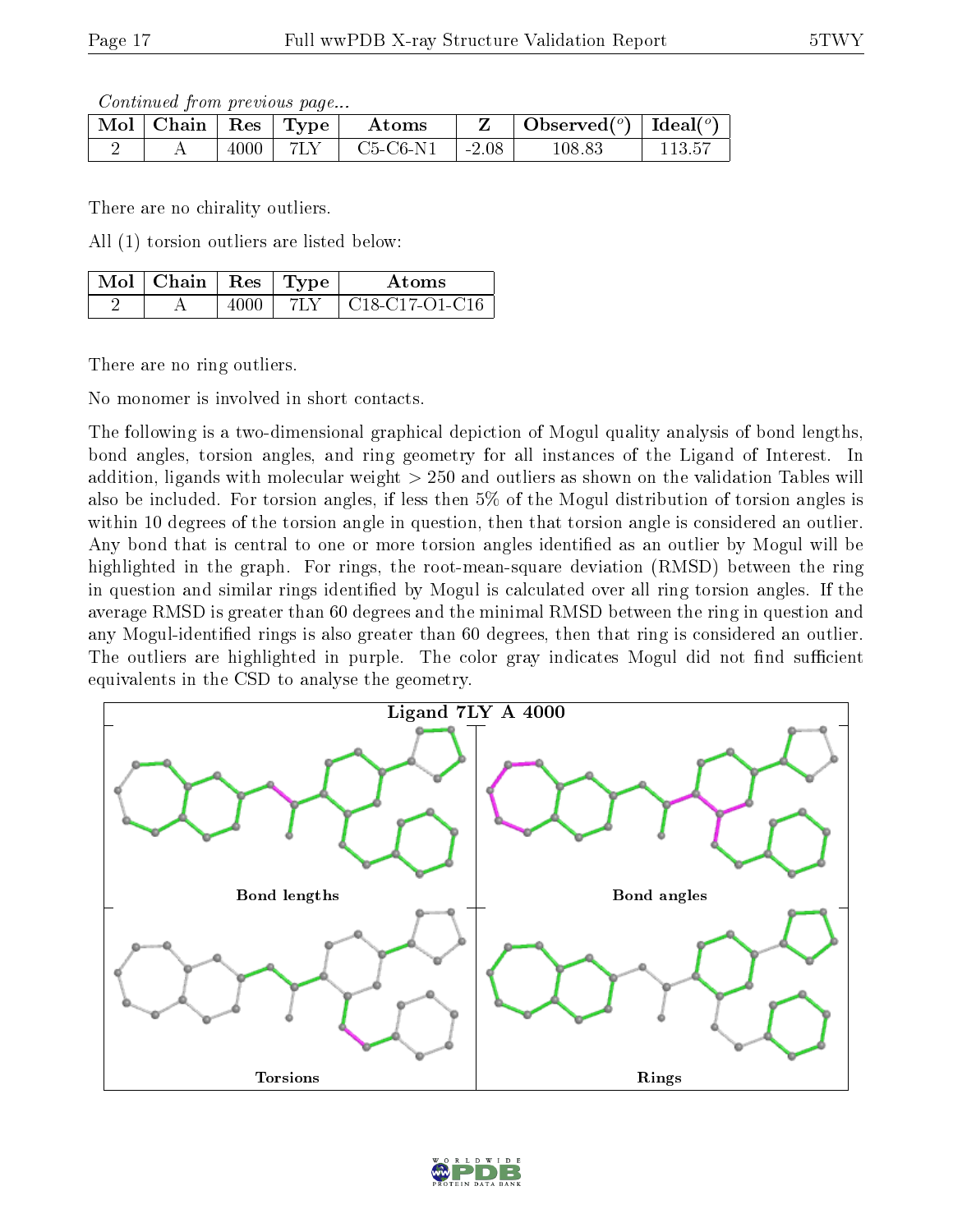

### 5.7 [O](https://www.wwpdb.org/validation/2017/XrayValidationReportHelp#nonstandard_residues_and_ligands)ther polymers (i)

There are no such residues in this entry.

## 5.8 Polymer linkage issues (i)

There are no chain breaks in this entry.

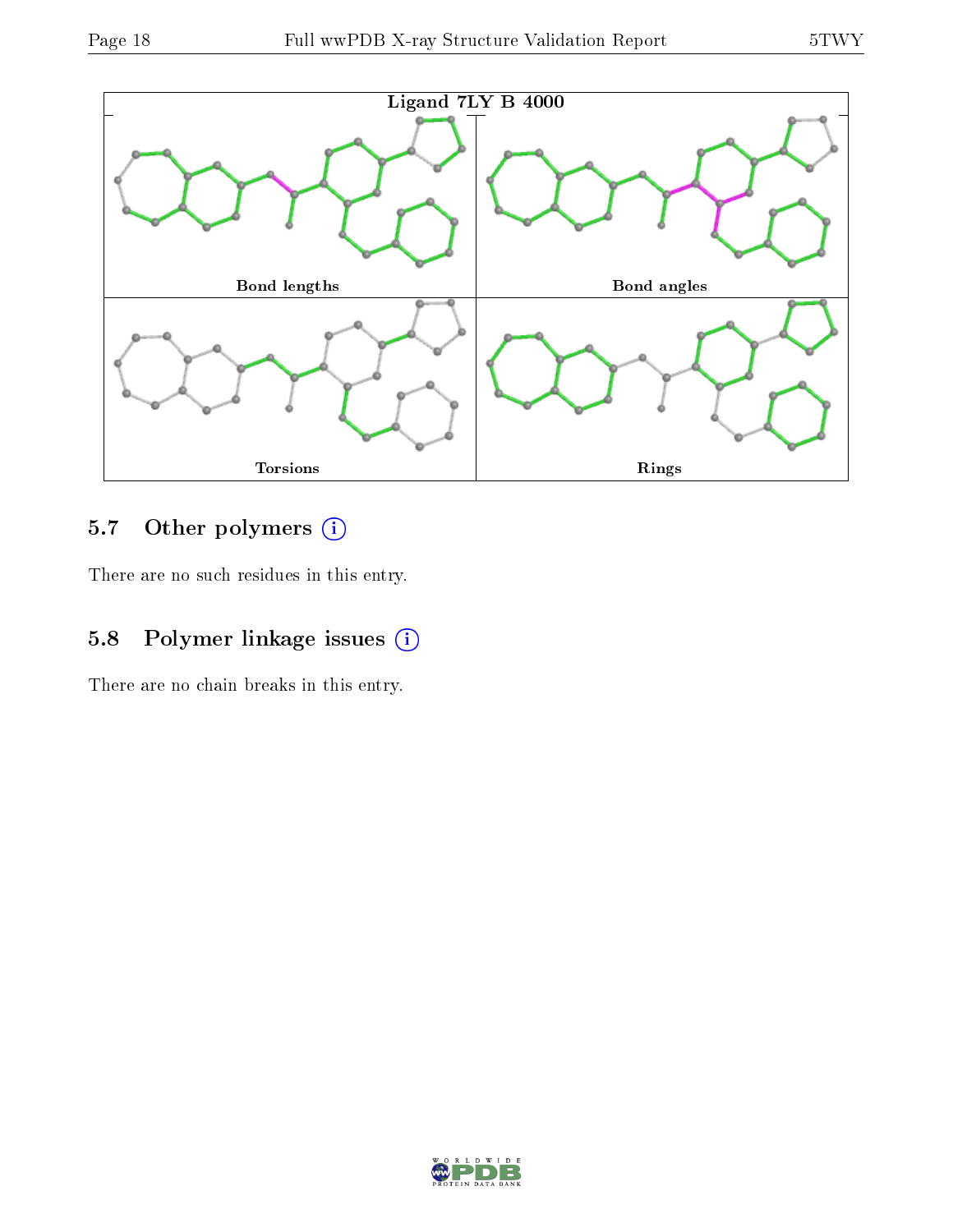## 6 Fit of model and data  $(i)$

## 6.1 Protein, DNA and RNA chains  $(i)$

In the following table, the column labelled  $#RSRZ> 2'$  contains the number (and percentage) of RSRZ outliers, followed by percent RSRZ outliers for the chain as percentile scores relative to all X-ray entries and entries of similar resolution. The OWAB column contains the minimum, median,  $95<sup>th</sup>$  percentile and maximum values of the occupancy-weighted average B-factor per residue. The column labelled ' $Q< 0.9$ ' lists the number of (and percentage) of residues with an average occupancy less than 0.9.

| $\text{Mol}$ | Chain | Analysed        | ${ <\hspace{-1.5pt}{\mathrm{RSRZ}} \hspace{-1.5pt}>}$ | $\#\text{RSRZ}\text{>2}$                      | $OWAB(A^2)$       | $\rm Q\textcolor{black}{<}0.9$ |
|--------------|-------|-----------------|-------------------------------------------------------|-----------------------------------------------|-------------------|--------------------------------|
|              |       | $313/341(91\%)$ | 0.20                                                  | $9(2\%)$ 51<br>48                             | 43, 96, 178, 282  |                                |
|              |       | $306/341(89\%)$ | 0.32                                                  | 15(4%)<br>26 <sup>1</sup><br>$\overline{129}$ | 41, 114, 196, 263 |                                |
| All          | All   | $619/682(90\%)$ | 0.26                                                  | 24(3%)<br>$\vert$ 39<br>36                    | 41, 102, 193, 282 |                                |

All (24) RSRZ outliers are listed below:

| Mol            | Chain                   | Res              | <b>Type</b>             | $\rm RSRZ$       |  |
|----------------|-------------------------|------------------|-------------------------|------------------|--|
| $\mathbf{1}$   | Ā                       | 21               | <b>GLY</b>              | 7.1              |  |
| $\overline{1}$ | $\boldsymbol{B}$        | 266              | ASP                     | 5.5              |  |
| $\overline{1}$ | $\overline{\mathrm{B}}$ | $\boldsymbol{0}$ | $\overline{\text{GLY}}$ | 4.7              |  |
| $\overline{1}$ | $\boldsymbol{B}$        | $27\,$           | <b>LEU</b>              | $4.\overline{7}$ |  |
| $\overline{1}$ | $\overline{\mathrm{B}}$ | 45               | $\overline{ASN}$        | 4.3              |  |
| $\overline{1}$ | $\overline{\rm A}$      | 153              | <b>LEU</b>              | $4.0\,$          |  |
| $\overline{1}$ | $\overline{\rm A}$      | 22               | PHE                     | 3.9              |  |
| $\overline{1}$ | $\overline{\mathrm{B}}$ | 265              | $\overline{\text{GLN}}$ | 3.8              |  |
| $\overline{1}$ | $\overline{\mathrm{B}}$ | $\overline{153}$ | <b>LEU</b>              | 3.3              |  |
| $\overline{1}$ | $\overline{A}$          | $\boldsymbol{0}$ | $\overline{\text{GLY}}$ | $3.0\,$          |  |
| $\mathbf{1}$   | $\boldsymbol{B}$        | 72               | <b>LEU</b>              | $2.9\,$          |  |
| $\overline{1}$ | $\overline{\mathrm{B}}$ | $1\overline{6}$  | <b>THR</b>              | $2.8\,$          |  |
| $\overline{1}$ | $\overline{B}$          | 28               | $\overline{\rm ALA}$    | 2.8              |  |
| $\overline{1}$ | $\mathbf{A}$            | 46               | <b>THR</b>              | $2.6\,$          |  |
| $\overline{1}$ | $\overline{\mathrm{B}}$ | 19               | <b>THR</b>              | $\overline{2.5}$ |  |
| $\overline{1}$ | $\overline{\rm A}$      | 267              | <b>TYR</b>              | $2.5\,$          |  |
| $\overline{1}$ | $\overline{\mathrm{B}}$ | $\overline{313}$ | <b>LEU</b>              | 2.4              |  |
| $\overline{1}$ | $\boldsymbol{B}$        | 25               | VAL                     | 2.4              |  |
| $\overline{1}$ | $\overline{B}$          | 182              | <b>GLY</b>              | 2.3              |  |
| $\overline{1}$ | $\overline{\rm A}$      | 270              | PRO                     | 2.3              |  |
| $\overline{1}$ | $\overline{\rm A}$      | 140              | PHE                     | $2.\overline{2}$ |  |
| $\overline{1}$ | $\overline{\rm A}$      | 198              | <b>LEU</b>              | 2.1              |  |
| $\overline{1}$ | $\boldsymbol{B}$        | 73               | <b>TYR</b>              | $2.1\,$          |  |
| $\overline{1}$ | B                       | 183              | $\overline{\text{LYS}}$ | 2.0              |  |

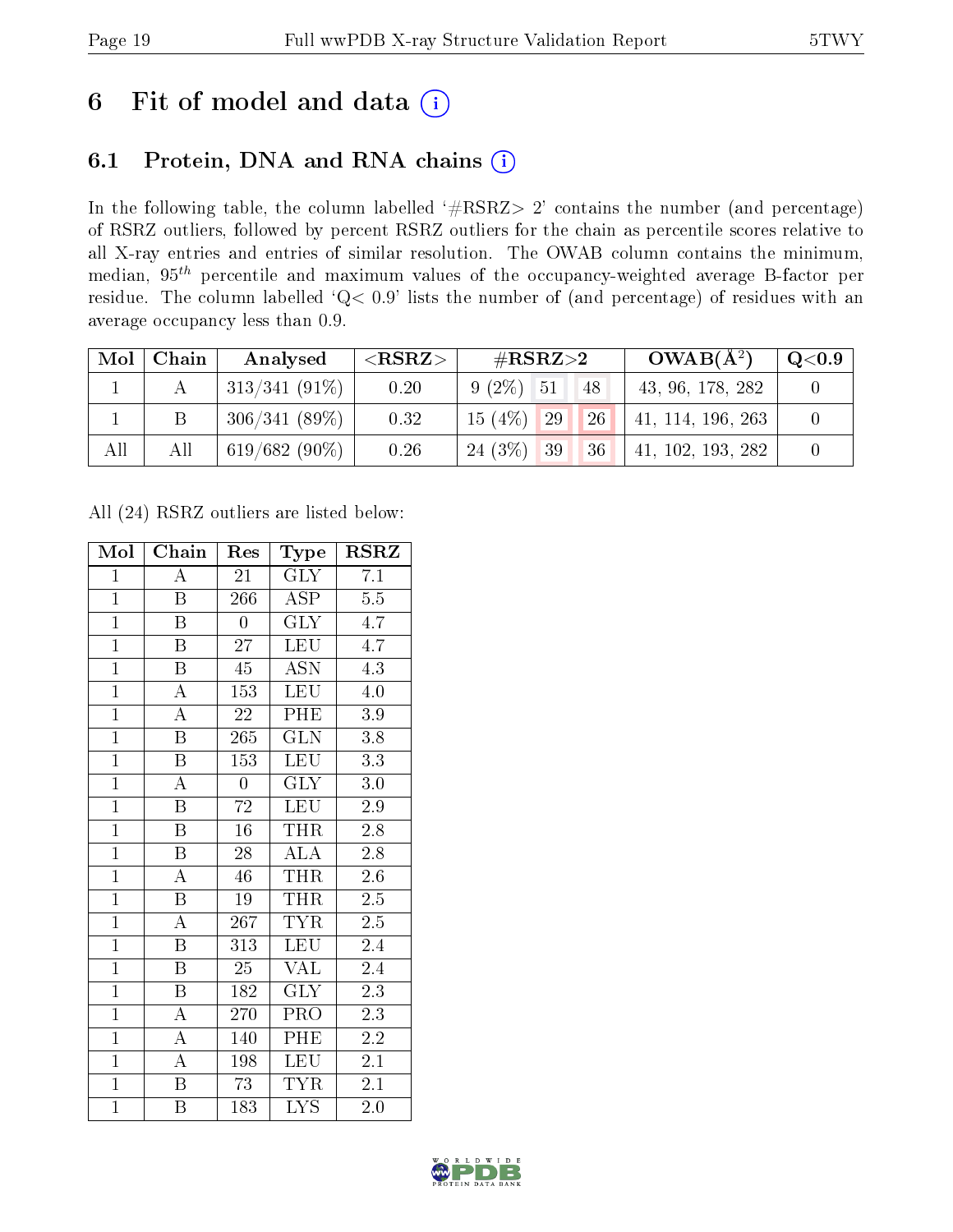### 6.2 Non-standard residues in protein, DNA, RNA chains  $(i)$

There are no non-standard protein/DNA/RNA residues in this entry.

#### 6.3 Carbohydrates  $(i)$

There are no carbohydrates in this entry.

### 6.4 Ligands  $(i)$

In the following table, the Atoms column lists the number of modelled atoms in the group and the number defined in the chemical component dictionary. The B-factors column lists the minimum, median,  $95<sup>th</sup>$  percentile and maximum values of B factors of atoms in the group. The column labelled  $Q < 0.9$ ' lists the number of atoms with occupancy less than 0.9.

| Mol |  |      |       |      |      | $\mid$ Type $\mid$ Chain $\mid$ Res $\mid$ Atoms $\mid$ RSCC $\mid$ RSR $\mid$ B-factors(A <sup>2</sup> ) $\mid$ Q<0.9 |  |
|-----|--|------|-------|------|------|------------------------------------------------------------------------------------------------------------------------|--|
|     |  | 4000 | 33/33 | 0.83 | 0.36 | 76,90,107,109                                                                                                          |  |
|     |  | 4000 | 33/33 | 0.89 | 0.27 | 57.78.92.93                                                                                                            |  |

The following is a graphical depiction of the model fit to experimental electron density of all instances of the Ligand of Interest. In addition, ligands with molecular weight  $> 250$  and outliers as shown on the geometry validation Tables will also be included. Each fit is shown from different orientation to approximate a three-dimensional view.

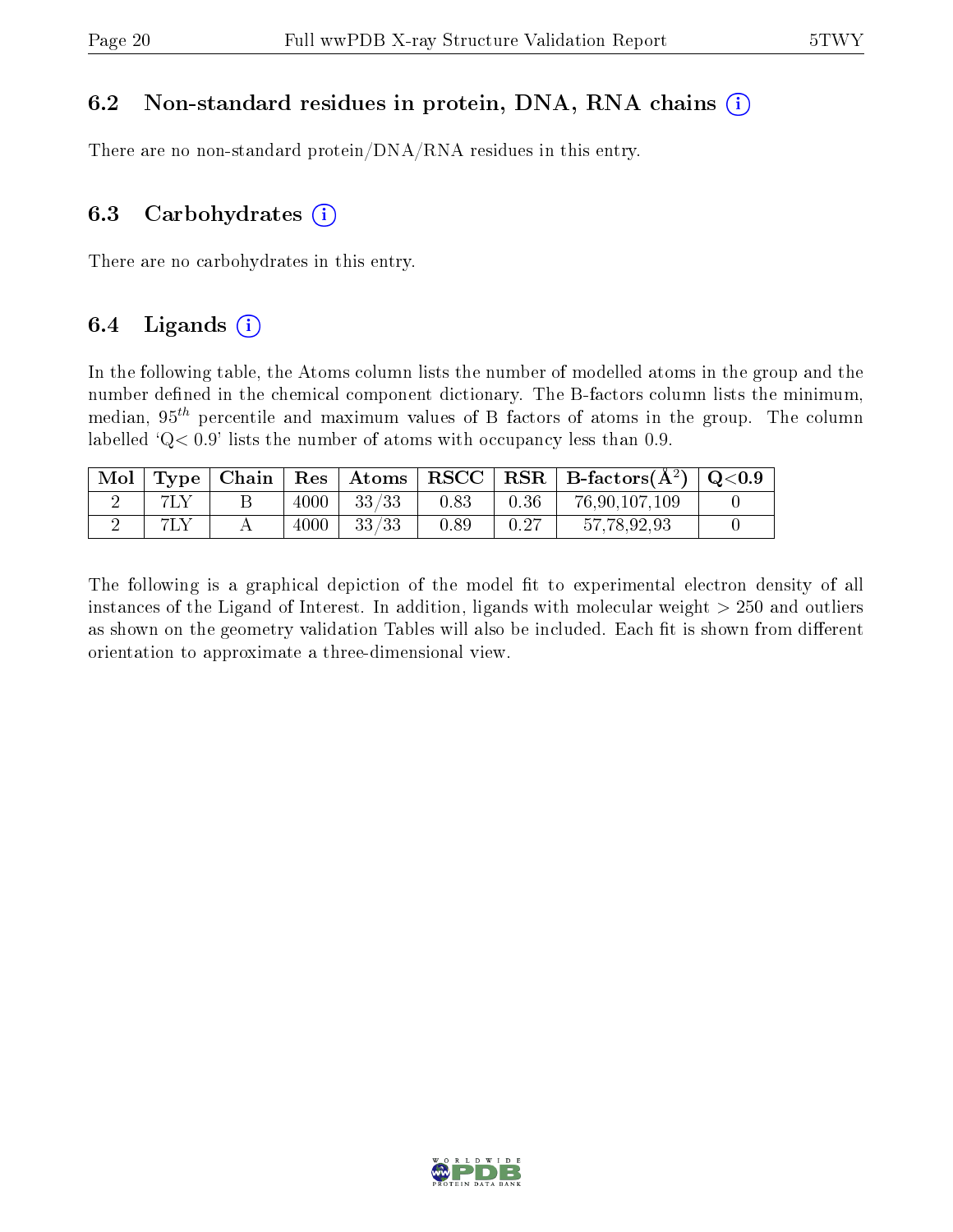